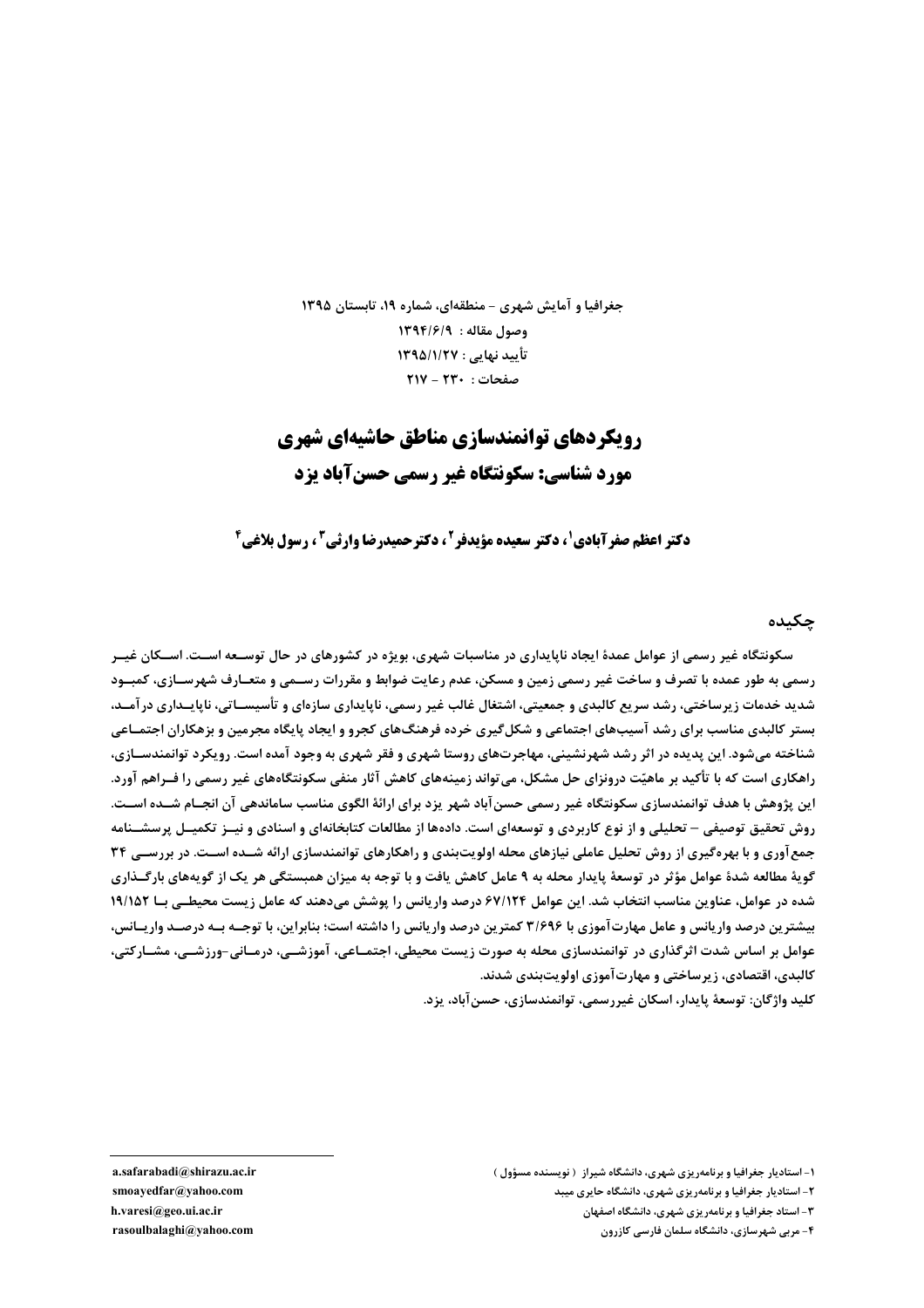درآمد و در نهایت بستر کالبدی مناسب جهت رشـد آسیبهای اجتماعی و شکل گیری خرده فرهنگهای كجرو و ايجاد مأمن و پناهگاه مناسب جهت مجرمين و بزهکاران اجتماعی مشخص و شناخته میشود؛ طی دو دههٔ گذشته بـدل بـه شـکل غالـب در حاشـیه، بـویژه در كلان شهرها شده است (شـيعه ،١٣٧۵: ١۴٣). ايـن در حالی است که صاحبنظران، حاشیهنشینی را یکی از معضلات اصلی توسعهٔ پایدار شهری تلقی می کننـد کـه بر اساس مصوبات برنامة توسعة هزاره سازمان ملل، بايد تا سال ۲۰۱۵ دست کم ۱۰۰ میلیون حاشـیـهنشـین از امکانات بهداشت، مسکن و فرصتهـای نـوین آمـوزش برخوردار شوند تا اهداف توسعهٔ پایـدار در آنهـا محقـق شود (نقدی و صادقی،۱۳۸۵: ۲۱۹). اسکان غیررسـمی در ایران، مانند بسیاری از کشورهای جهـان، پدیـدهای رو بـه رشـد اسـت كـه شـهرهای كشـور را بـا مسـائل جدیدی روبهرو ساخته است. این پدیـده، ابتـدا در اثـر رشـد شهرنشـینی و مهـاجرت روسـتاییان بـه شـهرها بهوجود آمد. پس از آن نیز با افزایش مهاجرت در ابعــاد شهری و روستایی، رشـد آنهـا بیشـتر شـده و منـاطق غیررسـمی جدیــدی بــویژه در اطــراف کــلان شــهرها بهوجود آمد (حاتمي نـژاد، ۱۳۸۵: ۲۱). بخـش مركـزى شهرستان یزد که سکونتگاههای اطراف شهر یزد در آن قرار دارد؛ شامل محدودهای به مساحت ۱۶۱۲ کیلومتر مربع است که اطراف شهر یزد را پوشش مے دهـد. بـه جز چند آبادی بزرگ و پرجمعیت که در حاشـیهٔ شـهر یزد قرار گرفته و همگی وابستگی فراوان بـه شـهر پـزد دارند؛ غالب این آبادیها مکانها و واحدهای اقتصادی مربوط بـه شـهر يـزد هسـتند و در خـارج از محـدودهٔ خدماتی شـهر قـرار گرفتـهانـد. ایـن آبـادیهـا جدیـد الاحداث بوده و سـابقهٔ سـكونت در آنهـا نسـبتاً جديـد است. طي دو دههٔ اخير پديدهٔ ادغام روسـتاها در شـهر یزد بـه طـور فـراوان اتفـاق افتـاده اسـت كـه منـاطق روستایی که در سالهای ۱۳۷۵-۱۳۶۵ بـه شـهر پـزد وصل و در آن تجمیع شـدهانـد؛ عبارتنـد از: آزادشـهر، صفائيه، حسنآباد مشير و اكرميه. به اين ترتيب پديـدهٔ شهر شدن روستاهای حاشیهٔ شهر با شتاب فراوان ادامه

### مقدمه

از عوامل عمدهٔ ایجاد ناپایـداری در مناسـبات شـهری، بویژه در کشورهای در حال توسعه، گونهای شهرنشینی با مشکلات حاد موسوم به اسکان غیررسمی اسـت کـه بنا به مشاهدات جهانی در حال گسترش فزاینده اسـت. مفهوم بخش غير رسمي از اوايـل دهـهٔ ١٩٧٠ م منشـأ می گیرد و از آن پس تبدیل بـه یـک موضـوع عمـومی شده تا آنجایی که امروزه برای اهداف و معانی مختلـف بـه كـار مـى رود (Sadrul Huda & et al, 2009: 11). منطقهٔ حاشیهنشین، منطقهای است که فقـر در چهـرهٔ آن شدیداً نمایان است و میزان زاد و ولد و مرگ و میـر کودکان و نوزادان و اعمال نامشـروع، جـرم و بزهکـاری جوانان، ناهنجاريها و مرگ و مير عمـومي در آن بالاست؛ به طوری که چنـین مکـانی معـرّف وضـعیتی جهنم گونـه در روی زمـین اسـت» (هیراسـكار،۱۳۷۶: ۱۰۸). حاشیهنشین بـه مفهـوم کلـی بـه کسـی گفتـه می شود که در شهر سکونت دارد؛ ولی به علل گوناگون نتوانسته است جذب نظام اقتصـادي و اجتمــاعي شــهر شود و از خدمات شـهری اسـتفاده کنـد. گرچـه ریشـهٔ اصلی حاشیهنشینی را باید در عـواملی کـه موجـب مهاجرت افراد از روستا به شهر میشـود، جسـت و جـو كرد؛ اما همهٔ حاشیهنشینان بـه منظـور ارزیـابی اثـرات اجرای طرحهای توانمندسازی بر رضایتمندی سکونتی در سکونتگاههای غیررسمی مهاجران تشکیل نیافتهاند؛ بلکــه بخشــی از آنــان افــرادی هســتند کــه ســاکنان همیشگی شهر بودهاند؛ ولی به علت فقـر اقتصـادی در واحدهای مسکونی غیراستاندارد زندگی می کنند و جزء حاشـــيەنشـــينان شـــمرده مـــىشـــوند (عابـــدين در کوش، ۱۳۷۲: ۱۲۱).

اسکان غیررسمی که بهطور عمده بـا تصـرف و سـاخت غیر رسـمي زمـین و مسـكن، عـدم رعایـت ضـوابط و مقررات رسمي و متعارف شهري و ساختماني، كمبـود شـدید خـدمات زیرسـاختی و اسـتفادهٔ غیررسـمی از تأسیسات و تجهیزات شهری، رشـد سـریع کالبـدی و جمعیتی، اشتغال غالب غیررسمی، ناپایداری سازهای و تأسیساتی، پایین بودن سرانههای خدماتی، ناپایـداری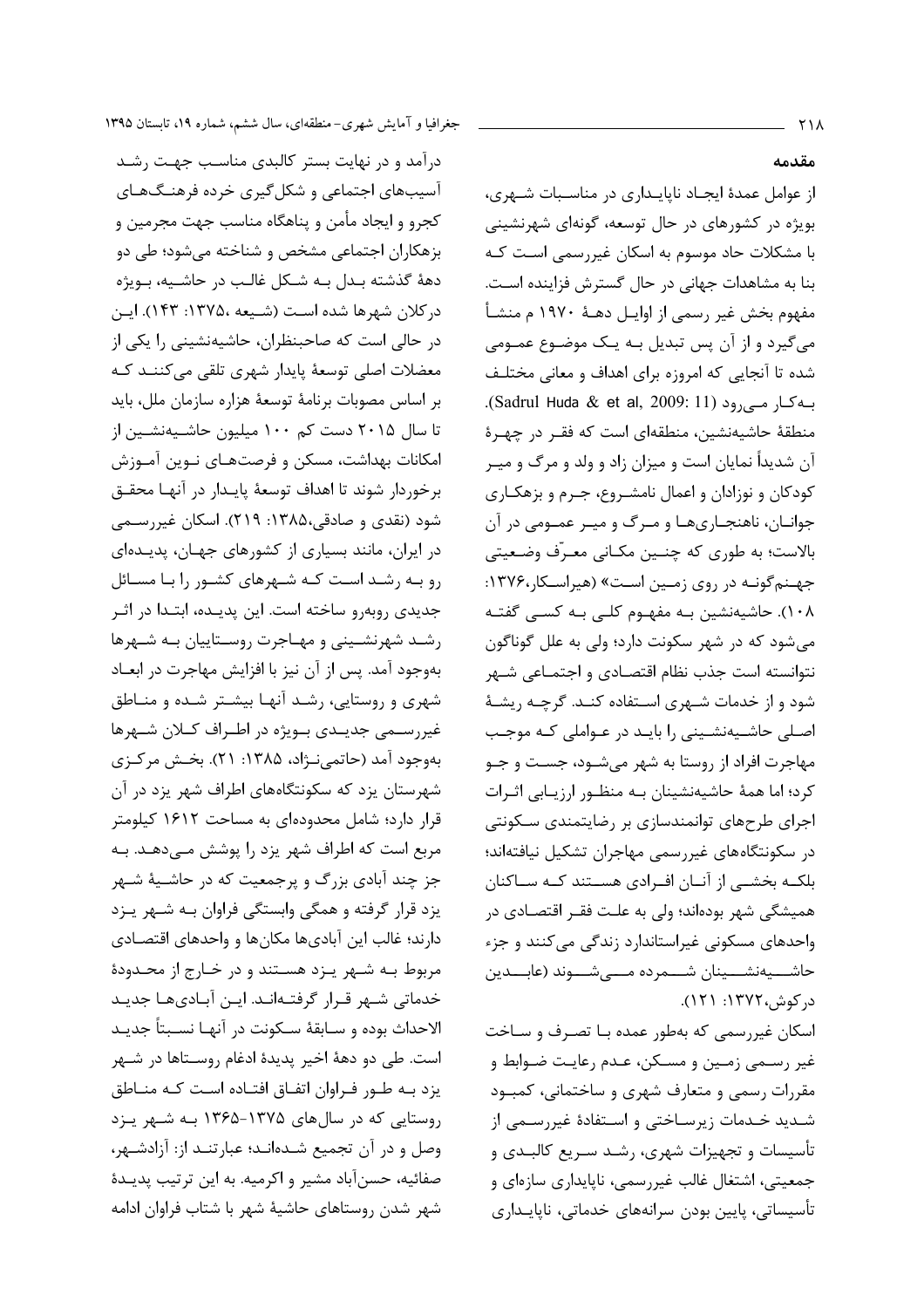محلات غيررسمي است. نتايج حاكي است بين سـرماية اجتمـاعي سـاكنان و پايـداري محلـه، رابطـهٔ معنـىدار وجود دارد. این سرمایه بیش از آن که به بهبود محیط كالبدي محله اثرگذار باشد، بر توسعهٔ پايدار اجتماعي و اقتصادی محله اثر گذار است. خراسانی مقدم و همکـاران (۱۳۹۴)، در پژوهشی با عنـوان بررسـی شـاخصهـای کیفیت زندگی مـؤثر بـر میـزان رضـایتمندی سـاکنان سکونتگاههای غیررسمی، معتقدنـد: در سـکونتگاههـای غيـر رسـمي، وجـود نابسـامانيهـاي فـراوان در ابعـاد كالبدى، اجتماعي، اقتصادى و زيستمحيطــ ، سـطح زندگی ساکنان را کاهش داده است و مهم ترین هـدف .<br>توســعهٔ پايــدار؛ يعنـــي بهبــود كيفيــت زنــدگي و رضایتمندی ساکنان را با تهدید جـدی روبـهرو سـاخته است. عابدینی (۱۳۹۴)، در پژوهشی با عنـوان تحلیـل تطبیقی شاخصهـای مسـکن در سـکونتگاههـای غیـر رسمي، معتقد است كـه توجـه بـه افـزايش جمعيـت شهری در کشورهای جهان سـوم و عـدم برنامـهریـزی صحیح و تدارک زیرساختهای لازم برای شهرنشـینان، در سیستم مدیریت شهرها مشکلاتی بهوجـود مـیآورد که به شکل گیری سـکونتگاههـای غیـر رسـمی منجـر می شود. مســاکن ســاکنان ســکونتگاههـای غیررســمی نمودی از فقدان شاخصهای مسکن مناسب است کـه شناسایی و تقویت برخی از این شاخصهـا بـه افـزایش کیفیـت زنـدگی کمـک خواهـد کـرد. صـفرآبادی و همکاران (۲۰۱۵) اسکان غیررسمی در ایـران را ماننـد بسیاری از کشورهای جهان، یک پدیـده در حـال رشـد میدانند و ضعف برنامههـای کـلان بـرای مسـکن کـم درآمـدها فرصـت را بـراى تشـكيل سـكونتگاههـاى غیررسمی فراهم کرده است. این مکانها، در حالی کـه مقرون به صرفه برای اسکان کم درآمدها است، اثـرات منفی بیشماری بر زنـدگی شـهری و تحـولات آن دارد. این مطالعه بـا هـدف اولویـتبنـدی نیازهـای سـاکنان منطقـه فرودگـاه يـزد انجـام شـده و راه حـلهـاى توانمندســازی ارائــه شــد اســت. خلیفــا` (۲۰۱۵) در پژوهشی با عنوان ارتقاء استراتژی تکامل سکونتگاههای رویکردهای توانمندسازی مناطق حاشیهای شهری ....

داشته که در حقیقت تحت تـأثیر فراوانـی جمعیـت و نیازهای گسترش و توسعهٔ شهر یزد هستند (مهندسین مشاور عرصه، ۱۳۸۵: ۱۵۶).

در رهيافت توسعهٔ پايـدار اسـتراتژي توسـعهٔ درونزاي شهری مورد توجه قرار میگیرد که از مهمترین مـوارد قابل تأکید در این استراتژی توزیـع و تـراکم متعـادل جمعيـت در شـهر، توسـعهٔ متعـادل عناصـر شـهري و همییوندی آنها، توسعه و ساماندهی نظام سلسله مراتبي شبكه راهها و ارتباطات شـهري، فـراهم آوردن امکانات فعالیت و اشتغال در همـهٔ بخـشهـای شـهری اسـت (پوراحمـد و شـماعي، ۱۳۸۰: ۱۹). درايـن بـين توسعهٔ پایـدار و توسـعهٔ انسـانی نـه فقـط جنبـههـای اقتصادی؛ بلکه جنبههای زیست محیطی و مهمتر از آن وجوه اجتماعي، سياسي و آموزشي و نيز روابط متقابل عوامل مذکور در حیطههای مختلف را در نظر می گیرد. از جمله جنبههای مهـم تـأمين حـداقل نيازهـا بـراي اجراي توسعهٔ پايدار؛ شامل: حذف فقـر، كـاهش رشـد جمعیت، توزیع منطقی منابع، تمرکززدایی و برقـراری سیستمهایآزادتجاریاست (نقدیوصادقی،۱۳۸۵: ۲۱۵).

# ييشينة يژوهش

زنگنه و حسین آبادی (۱۳۹۳)، در پژوهشـی بـا عنـوان تحلیلــی بــر امنیــت ادراکــی تصــرف و نقــش آن در توانمندسازی ساکنان سکونتگاههای غیررسمی؛ امنیت تصـــرف را از مهمتـــرين مســـائلي دانســـتهانـــد كـــه ســکونتگاههــای غیررســمی بــا آن مواجــه هســتند. توانمندسازی سکونتگاههای غیررسمی از سیاستهای تأمين امنيت تصرف است. امنيت تصـرف و حمايـت از ساكنان اين سكونتگاههـا در مقابـل تخريـب و تخليـهٔ غيرداوطلبانۀ مسكن، نقش عمدهاي در ارتقــاي كيفيـت مسکن دارد. کاظمیان و شفیعا (۱۳۹۳)، در پژوهشی با عنـوان بررسـى رابطـهٔ سـرمايهٔ اجتمـاعى سـاكنان بـا یایـداری توسـعه در محلـهٔ غیررسـمی شـمیران نـو، معتقدنــد كــه پايدارســازي توســعه بــا اســتفاده از سرمایههای محلبی و بهبود شیرایط زنیدگی از طریبق منابع درونزا از راهكارهاي اثربخش براي حـل مشـكل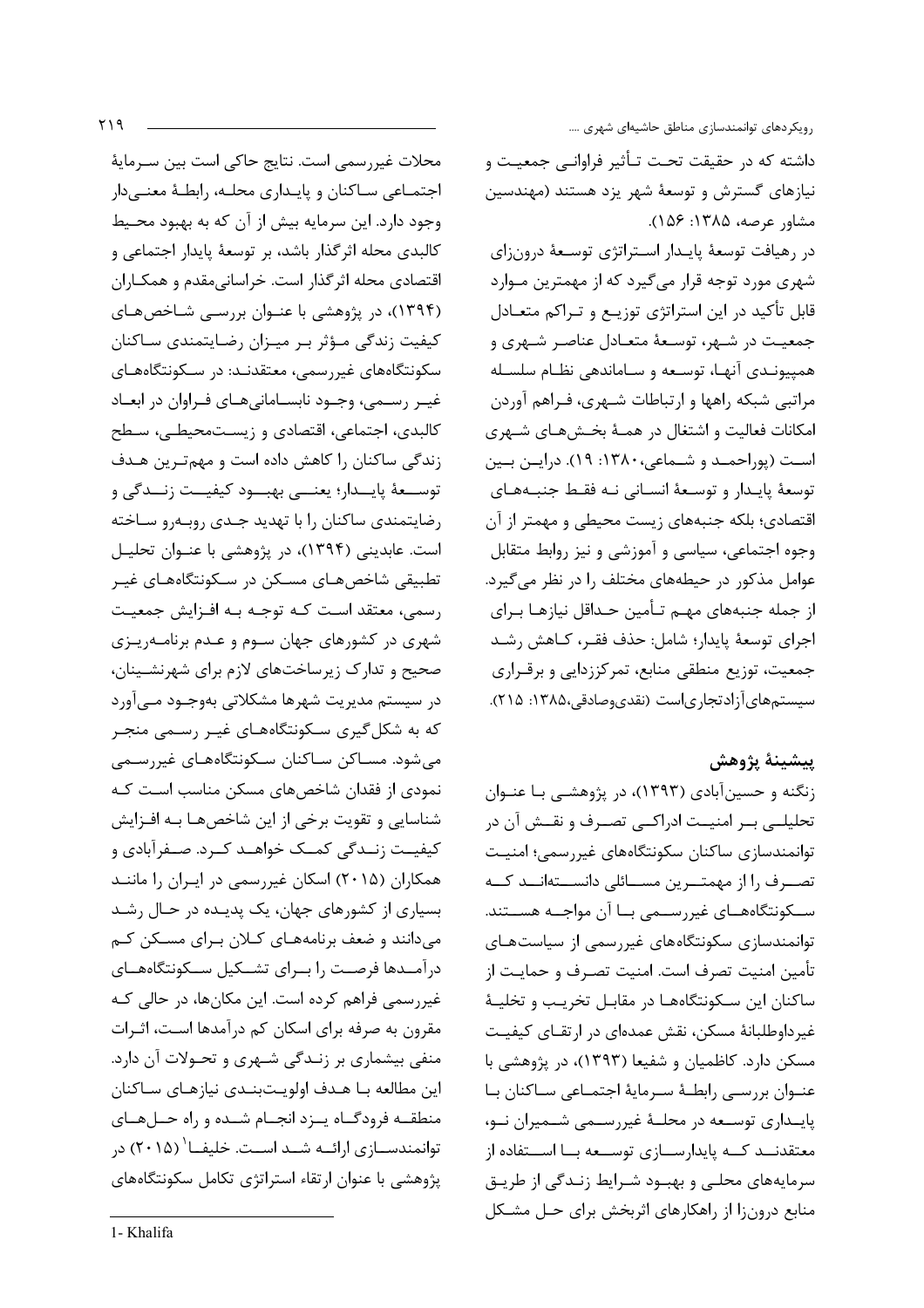دره شهری والپارایسو را بررسی کردهاند. سیراموسادو و تیواری<sup>۳</sup> (۲۰۱۶)، در پژوهشی با عنوان الگــوی فعالیــت – مقصــد؛ مــدل انتخــاب اســتفاده از زمــين از ســوى خانوادههای کم درآمد در سکونتگاههای غیررســمی؛ بــا هدف مطالعــات حمــل و نقــل در ســكونتگاههــاى غيــر رسمي در دهلي هند انجـام شـده اسـت نتـايج حـاكي است تقاضای سفر متعـارف حمـل و نقلـی در محـدود مورد نظر با عدم توانایی لازم برای رسیدگی به نیازهای سفر شهری همراه است. این مقالــه بــه بررســی عوامــل موثر بر مقصد سفر زندگی سکونتگاههای فقیر شهری و در مییابد که بار سـفر تـاثیر منفـی قابـل تـوجهی در انتخاب سفر و انتخاب مقصـدها تاثيرگـذار اسـت. ايـن مطالعـــه همچنــــین نشـــان مـــیدهـــد کـــه ســـاکنان سکونتگاههـای غیررسـمی بـه طـور معکوسـی توسـط سیاستهای شهری که آنها را آواره و دور از فرصتهای شغلی قـرار داده اسـت. دارقـامی و موســا<sup>۴</sup> (۲۰۱۶) در پژوهشی با عنوان بررسی سفر کودکـان بــه مدرســه در سکونتگاههای غیررسمی، معتقدنـد اکثـر شـهر کـهـای مسکونی در کلان شهر قاهره غیررسمی هستند. مقالـه حاضر به بررسی جنبههای رفتـاری سـفر کودکـان بـه مدرســــه در يكــــى از بزرگتــــرين و متــــراكمتــــرين سکونتگاههای غیررسمی مصر، در قاهره پرداخته اسـت و این که چگونه کودکان ارتباط برقـرار کـردهانـد بـا گزینههای حمل و نقلـی بـرای دسترسـی بـه مـدارس. بــراى ايــن مطالعــه نظــرات مــادران، كودكــان و ارائــه دهندگان خدمات حمل و نقــل بررســى شــد. يافتــهمـا حاکی است درجه بالایی از تحرک مستقل کودکان بـه تنوع گزینههای حمل و نقل مربوط میشود و همچنین استفاده از حمل و نقل پیاده مدار به خصوص دوچرخـه ســـواري كــــه نيازمنــــد فرهنـــگ ســـازي و ايجـــاد زیرساختهای مناسب است.

غیررسمی در مصر: از سهل انگاری تا توسعه مشارکتی، معتقد است موضوع سـكونتگاههـاى غيررســمى نشــان دهنده یک چالش کلیـدی نــه تنهـا در مصـر، بلکــه در سراسر جهان است. در مصر، بـا وجــود همــه تــلاش@ــا بــراي مهــار رشــد ســكونتگاههــاي غيررســمي، ايــن سکونتگاهها به طور پیوسته در حـال رشــد هســتند. بــا تغییر سیاستها به سیاستهای مشـارکتی ایـن تغییـر یک راه حـل تحریـک کننـده اسـت تـا بـا اسـتفاده از روشهـای معاصـر توسـعه مشـارکتی و سیاسـتهـای مسکن با هدف ارائه سرپناه مقرون به صرفه به فقیــرای شهری گامهـای مـوثر در بهبـود سـکونتگاههـای غیـر رسمی برداشته شود. چاکروباری ٰ و همکـاران (۲۰۱۵) در پژوهشــی بــا عنــوان دادههــای در دســترس بــرای سکونتگاههای غیررسمی: به سوی یک راهنمـای کــاربر برای مدیران و برنامه ریزان شهری، معتقدند دسترسـی به دادههای اسکان غیررسمی در فضا از نظـر قــانونی و كيفيت وجود اطلاعـات در مــورد آنهــا در طــول تــاريخ محدود شده است. با این حــال، بــه منظــور اســتفاده از دادهها به طور موثر، مدیران و برنامهریزان شـهری نیــاز به حرکت جهت دستیابی بــه ایــن منــابع جدیـد، نــرم افزارها، سیستم عامـلهـای سـرور و همچنـین کسـب مهارتهای لازم دارند. این امر نیازمند ورودی و منــابع، فعالیــتهــای و خروجــی و نتــایج دارد. در نهایــت، بــا استفاده از نمونههایی از فعالیتهای در حـال انجــام در بمبئی، نشان میدهد که چگونـه دسترســی بــه منــابع دادههـا مـیتوانـد بـرای درک شهرنشـینی و یکپارچـه سازی بهتر سـکونتگاههـای غیررسـمی بـه مـدیریت و برنامهریزی فرآیندهای رسمی شهری کمک کند. پینــو و هارمیزیبـــل<sup>۲</sup> (۲۰۱۶) در پژوهشــــی بـــا عنــــوان سکونتگاههای غیررسمی: تصـویر روسـتایی در منــاطق شهری، به بررسی سکونتگاههای غیر رسمی والپارایسـو پرداختـهانـد و باهـدف آشـكار و برجسـته فرآينـدهاى اجتماعی فضایی مرتبط با ایجاد، سـازماندهی مجـدد و تحکیم زندگی روستایی در سکونتگاههای غیررسمی در

<sup>3-</sup> Sarma Sadhu & Tiwari

<sup>4-</sup> Dorghamy & Mosa

<sup>1-</sup> Chakraborty

<sup>2</sup> - Pino & Hormazábal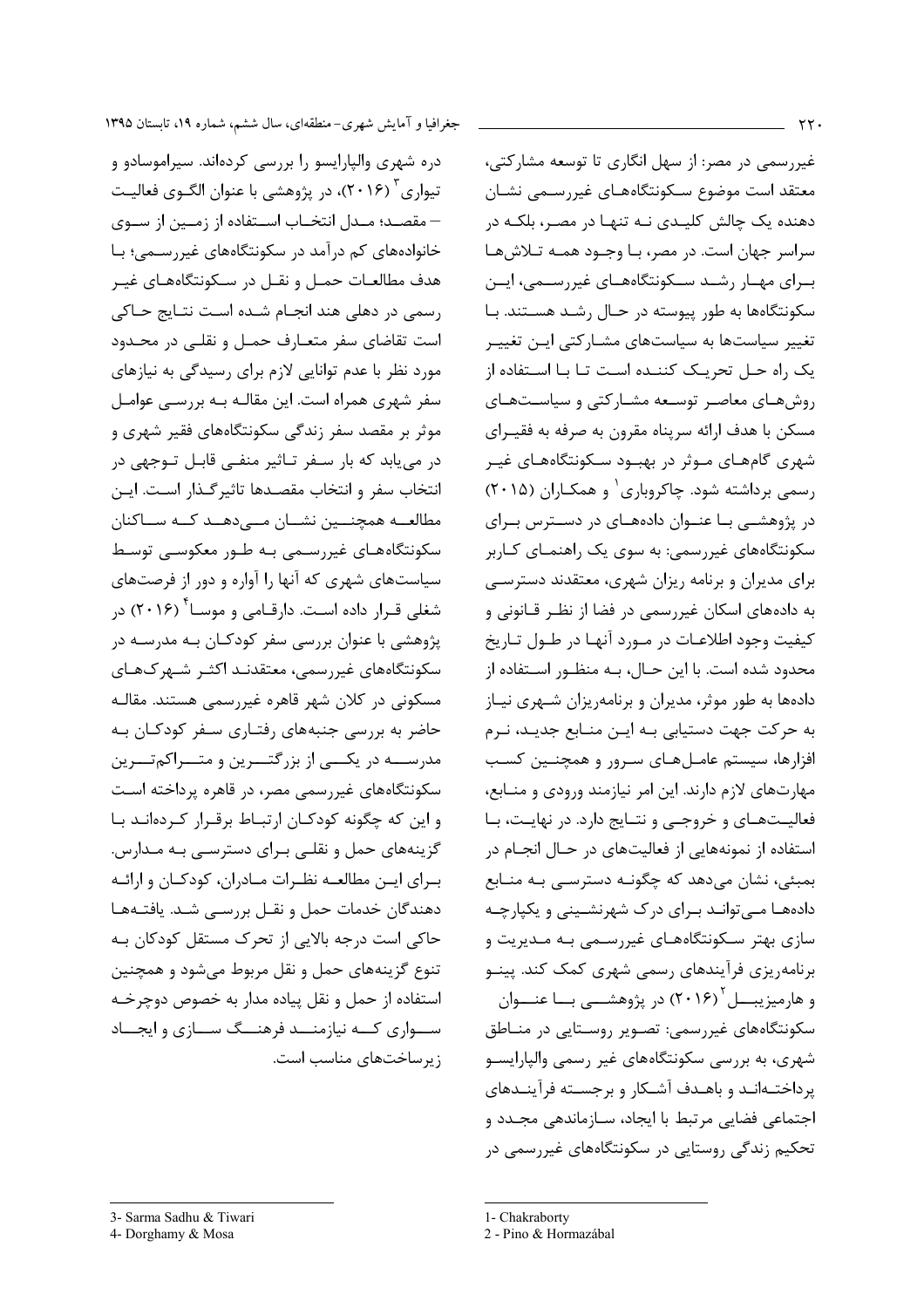ھدف اصلے، هـدف اصـلى دسـتيابي بـه توسـعهٔ پايـدار سـكونتگاه غیررسـمی حسـنآبـاد بـا توجـه بـه نیازهـای زیسـت محیطی، اقتصادی و کالبدی در راستای توانمندسازی و ايجاد ابعاد مختلف يايداري است.

## روش تحقيق

تحقیق حاضر از نظر نوع، کاربردی و توسعهای و از نظر روش، توصیفی و تحلیلے است و شیوهٔ گیردآوری اطلاعات، كتابخانهاي و ميداني است. محدودهٔ پژوهش، محلهٔ حسن آباد مشیر، از محلات حاشـیهنشـین شـهر يـزد اسـت و جامعــهٔ آمـاري متشــكل از خانوارهــاي سکونتگاه غیررسمی این محله هستند. بر اساس برآورد اولیه از میزان خانوار محله ۲۱۰۰ خانوار و با استفاده از رابطهٔ کوکران نسبت بـه تعیـین حجـم نمونـه اقـدام و تعداد ٢١٠ خانوار به صورت تصادفي انتخاب شد. ابـزار گردآوری اطلاعـات پرسشـنامه اسـت و بـرای تحليـل دادهها از نرم افزارهـای Spss و Excell اسـتفاده شـده است. در تنظیم پرسشنامه سعی شـده، ابعـاد مختلـف توسعهٔ پایدار و رویکرد توانمندسـازی اعـم از کالبـدی، اجتماعی، اقتصادی و زیست محیطی مد نظر باشد و با طراحي سؤالات مناسب، نظرات خانوارهـا، گـردآوري و راهکارهای مناسب ارائه شود. روایی پرسشنامه از طریق آمار آلفای کرونباخ آزمون و اعتبـار آن بـا مقـدار ۰/۸۴ تأييد شد. از آنجا كه شناخت نيازها و الويتبندي آنهـا از راههای دستیابی به ساماندهی و توانمندسازی است؛ بـه همــين منظــور در ايــن پــژوهش نيازهــاي محلــهٔ حسـنآبـاد بـه وسـيلهٔ روش تحليـل عـاملي بررسـي و اولویتهای محلـه در عامـلهـا و بخـشهـای مختلـف سطحبندی و اولویتبندی شده است.

# روش تحليل عاملي

تحلیل عـاملی بـه مجموعـهای از فنـون آمـاری اشـاره می کند که هدف مشترک آنها ارائـه دادن مجموعـهای متغیر بر حسب تعداد کمتری متغیر فرضی است. ایـن روش بـه بررســی همبســتگی درونــی تعـداد زیــادی از

متغیــرهــا مــی یــردازد و در نهایــت، آنهــا را در قالــب عاملهای عمومی محدود دستهبندی و تبیین مـی کنــد (پوراحمد و همكـاران، ١٣٨٢: ٨٧). در تحليـل عـاملي مقادیر بزرگ KMO بر رضایت بخش بودن تحلیل عاملی دلالت می کند و در صورتی که مقدار آن بزرگتـر از ۰/۷۰ باشد همبستگیهای موجود بین دادههـا بـرای تحليل عاملي مناسب خواهنـد بـود. همچنـين آزمـون بارتلت فرض يكـه بـودن مـاتريس ضـرايب همبســتگى آزمون مےشود، بـه طـوری کـه اگـر آزمـون بارتلـت معنی دار نباشد (احتمال مربوطه بزرگتر از ۰/۰۵ باشد) این امکان برای ماتریس همبستگی وجود دارد که یک ماتریس یکه بوده و این امـر بـه معنـای آن اسـت کـه ماتریس مذکور برای تحلیلهای بعدی مناسب نیست (توفيق، ١٣٧٢: ١٢).

#### متغیرها و سنجههای مورد مطالعه

با استفاده از ٣۴ سنجه، ابعاد مختلف توسعة محلة حسنآباد بررسی شده است و بـا روش تحليـل عـاملی این سنجهها بـه ۹ عامـل کـاهش یافتـه و بـه صـورت ترکیبی در عوامل معنیدار ارائه و درصد سهم هر عامل در توسعهٔ محله تعیین شده است. گویـههـای بررسـی شده عبارتنـد از: امكانـات تفريحـي، درمـاني، ورزشـي، مـذهبي، امكانـات فرهنگــي، فضـاي ســبز، دبيرســتان، راهنمایی، دبستان، مهد کودک و آمادگی، آموزشهای فنی و حرفهای، شبکهٔ فاضلاب، جدولبندی و آسـفالت معابر، رفع انباشتگی معـابر، آبهـای سـطحی معـابر، نظافت معابر، جمع آوري زباله، بهداشت محله، آبهاي سطحي، ساخت و ساز با پروانه، اصول فنے در سـاخت مساکن، خریـد و فـروش مـواد مخـدر، اعتیـاد، دزدی، مفاسد اخلاقی، مزاحمتهای خیابـانی، امنیـت، هزینـهٔ خــانوار، بيكــاري، تــأمين رضــايت مــردم، احســاس مسئولیت، عملکـرد اتوبوسـرانی، عملکـرد شـهرداری و عملکرد سایر دستگاههای مدیریت شهری.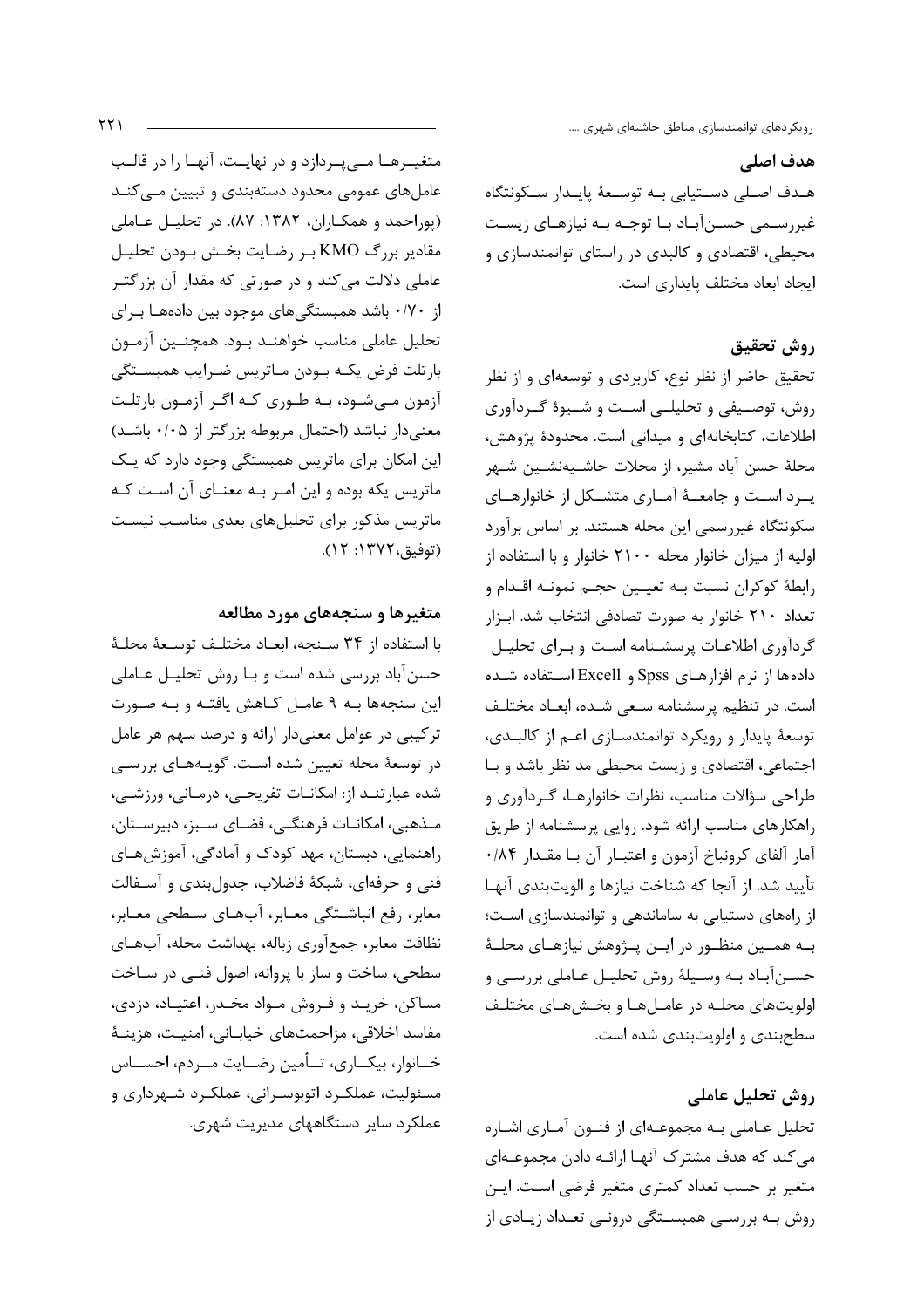محدودة يژوهش محله حسنآباد سکونتگاه غیررسمی در شرق شهر پـزد است که تا سال ۱۳۷۰ روستا بوده و در ایـن سـال بـه محدوده شهر يزد اضافه شده است. محله حسنآبـاد بـا ۱۰۸ هکتار مساحت، ۹۸۷۰ نفر شامل ۲۱۰۰ خانوار را در خود جـای داده اسـت (مرکـز آمـار ايـران، ١٣٩٠). قدمت حسن آباد حداقل به ۹۰۰ سال قبل برمیگردد. بیشتر آثار باقیمانده در حسنآباد مربوط به دورهٔ قاجـار اسـت. قنـات محلـهٔ حسـن آبـاد از محـدودهٔ کـوههـای غربالبيز آغاز مي شود و پس از گذر از شهرستان مهريـز تا روستای دهنو، حسـن آبـاد و مـریم آبـاد پـزد امتـداد می یابد. حسنآباد تنهـا نقطـهای در پـزد اسـت کـه در جــوىهــايش هنــوز آب قنــات روان اســت. هــواي آن خنک تر از دیگر نقاط شهر است؛ اما دود کورهها و بوی

تند سوختهای فسیلی، طراوت را از آن گرفتـه اسـت. حسنآباد در حاشـيهٔ شـهر واقـع و مهاجرنشـين شـده است و مهاجران بسیاری از روسـتاهای فقیـر و محـروم شهرســــتانهــــای يــــزد در آن ســــکونت دارنــــد (http://yazdrasa.ir). به طور کلی، در منطقـهٔ شـهری یزد، پانزده محـدودهٔ اسـکان غیررسـمی شـکل گرفتـه است و شش محدوده نیز در حـال شـكلگیـری اسـت. ۶/۶ درصد محدودههای اسکان غیر رسـمی شـهر پـزد، روستا، ۶/۷ درصد روستاشـهر، ۴۶/۶ درصـد روسـتای افزوده شده به شهر و ۴۰ در صد جزیی از شهر هستند. ۶۶/۷ درصد اراضی محدودههای اسکان غیـر رسـمی شهر یزد نیز در حاشیهٔ شهر و ۳۳/۳ در صد در اراضی داخل شهر واقعاند (مهندسين مشاور آمايشگران توسعه متوازن،١٣٨٨: ٢٩٨).



منبع: نگارندگان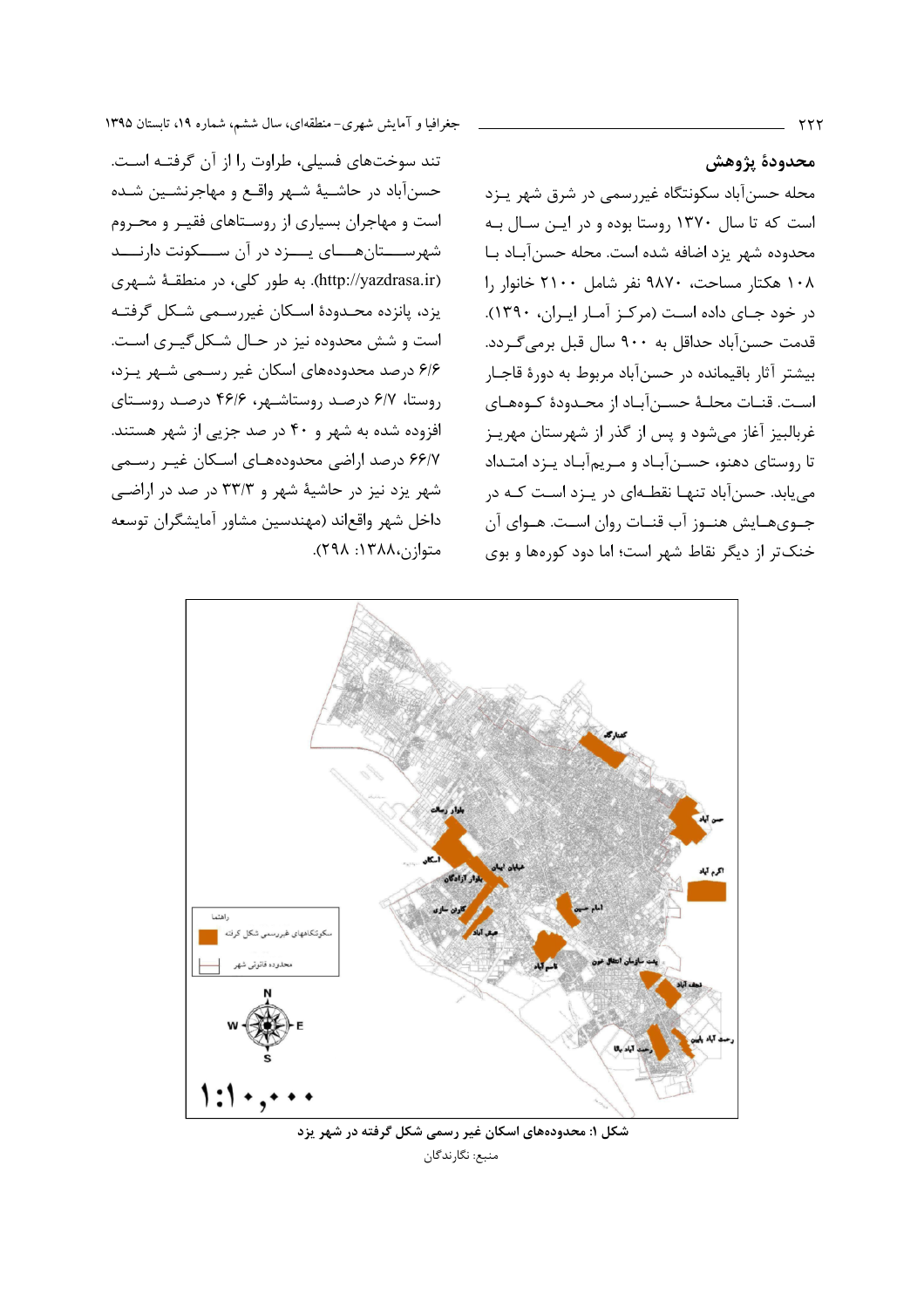مبانی نظری – سکونتگاههای غیر رسمی سکونتگاههای غیـر رسـمی نـواحی از شـهر اسـت کـه توسط افراد فقیر که هیچگونه دسترسی به زمینـی کـه متعلق به خودشان باشد ندارند، اشغال شـده اسـت و از این٫و در زمینهای خالی به صورت غیـر مجـاز سـاکن می شــوند (Srinivas, 2006, 1). ســکونتگاههـای غیــر رسمي عمدتاً در درون يا مجــاورت شــهرها واقــع|نــد و دارای مشخصههایی هستند از جمله: ١- ساخت و ساز آنها به صورت خودرو يا بدون رعايت قوانین و اصول مصوب شهری و پروانهٔ ساختمانی است؛ ٢- در اكثر واحدهاى مسكونى اصـول فنـى سـاختمان رعايت نشده است؛ ۳- با وجود برخـورداری انـدک واحـدهای مسـکونی از خدمات شهری همچون: آب، برق یا مدرسه، در مجموع دسترسی به خدمات زیربنایی و اجتماعی نظام یافته در این سکونتگاهها بسیار ضعیف است؛ ۴- از نظـر کــاربری زمــین، کمبودهــای چشــمگیر و بازدارنده و ناكارآمد جهت انجام فعالیتهای اقتصادی، اجتماعي، فضاى سبز، معابر و ... وجود دارد؛ ۵- اکثـر سـاکنان را گـروههـای کـم درآمـد تشـکیل مے ردھند؛ ۶- از نظر منظر با سایر قسمتهای شهر سنخیت ندارد (کاتو، ۱۳۸۱: ۱۱۲). - توانمندسازی سکونتگاههای غیر رسمی دیدگاه لیبرالی آلونکنشینی را از نابسامانیهای قهـری توسعهٔ سرمایهدارانـه بـه شـمار مــی آورد کـه در مقـام مقایسه با دستاوردهای نظام سرمایهداری، ناچیز و قابل اغماض است (پیران،۱۳۷۴هـ۱۲۵). این دیدگاه می کوشد تا با ارائهٔ روشهای مشخص، ناهنجاری مسکن خودساز و زیر استاندارد را از منظر فضایی، کالبـدی، اجتمـاعی، زیست محیطی و بهداشتی به حـداقل رسـانده تـا ایـن مناطق نیز بتوانند به هـر شـكل در كـلّ شـهر و نظـام شهری ادغام شوند. به طور کلی، این دیـدگاه چرایـی و علل پیدایش ایـن منـاطق را قهـری و از تبعـات نظـام

جهانی موجود می داند و بر این باور است که باید پدیدهٔ

اسكان غيـر رسـمي را پـذيرفت و بـا ديـد بهسـازي و ســـاماندهي بـــدان نگريســـت (پيـــران،١٣٧٣). سکونتگاههای غیر رسمی سکهٔ دو رو هستند که از یک سو با معضلات همراه است و از سویی با ظرفیتها. طی ساليان طولاني در كشــورهاي در حــال توســعه، صـرفاً معضلات و آسیبهای این سکونتگاهها مورد توجه بوده اســت و راه حــل درمــان و جلــوگیری از گســترش سکونتگاههای غیر رسمی را تخریب و جداسازی آنها از پیکرهٔ شهر میدانستهانـد. ایـن سیاسـت هنـوز هـم در بسیاری از کشورهای جهان سوم دنبال میشود. تجربـهٔ بسیاری از کشورهای در حال توسعه نشان میدهد کـه پاکسازی راه حل مشکل سکونتگاههای غیـر رسـمی نیست و باید بـر سیاسـتهـای حمـایتی، مشـارکتی و توانمندسازی روی آورد (Arimah, 2010, 2). ترنر و آبرامز از اولین کسانی بودند که با نگاهی مثبت به ایـن اجتماعات، به مداخلات تخریب گرایانـه انتقـاد کردنـد. ترنر عقیده داشت که شرایط مسکن در سـکونتگاههـای غیر رسمی در دورمای از زمان بهبـود مــی یابـد و هــیچ نیازی به تخریب آنها نیست. وی معتقـد بـود، شـرایط سـونتگاههـای غیـر رسـمی از طریـق اسـتراتژیهـای خودیاری و توانمندسازی این سکونتگاهها قابـل تـرمیم است (Mukhija, 2009, 215). رويكرد توانمنـدسـازي که در دههٔ ۱۹۹۰ گسترش یافت، از جمله رویکردهـای حمایتی از سکونتگاههای غیر رسمی است. این رویک رد بر چند نکتـهٔ اساســی تأکیــد دارد: توســعهٔ نظــامهــای سرمايه گذاري مسكن، دادن يارانه، ارتقاء حقوق مالكيت شامل امنيت تصرف، ارتقاء زير ساختها، حذف موانـع، تجدید ساخت صـنایع خانـهسـازی و اصـلاح و تقویـت نهادهـای مـــرتبط (Pugh, 2011, 341). رویکـــرد توانمندسازی بر این این نکته تأکید دارد کـه نهادهـای قانونی، اداری، اقتصادی، سیاسے و مـالی بایـد امنیـت تصرف و سکونت را در این سکونتگاههـا ارتقـا بخشـند .(Jenkins, 2009, 63)

# – توسعهٔ پایدار

توسعهٔ پایدار شهری در سالهای اخیر بهعنوان موضـوع مهم علمی در کلیهٔ جوامع مطرح است و بخش وسیعی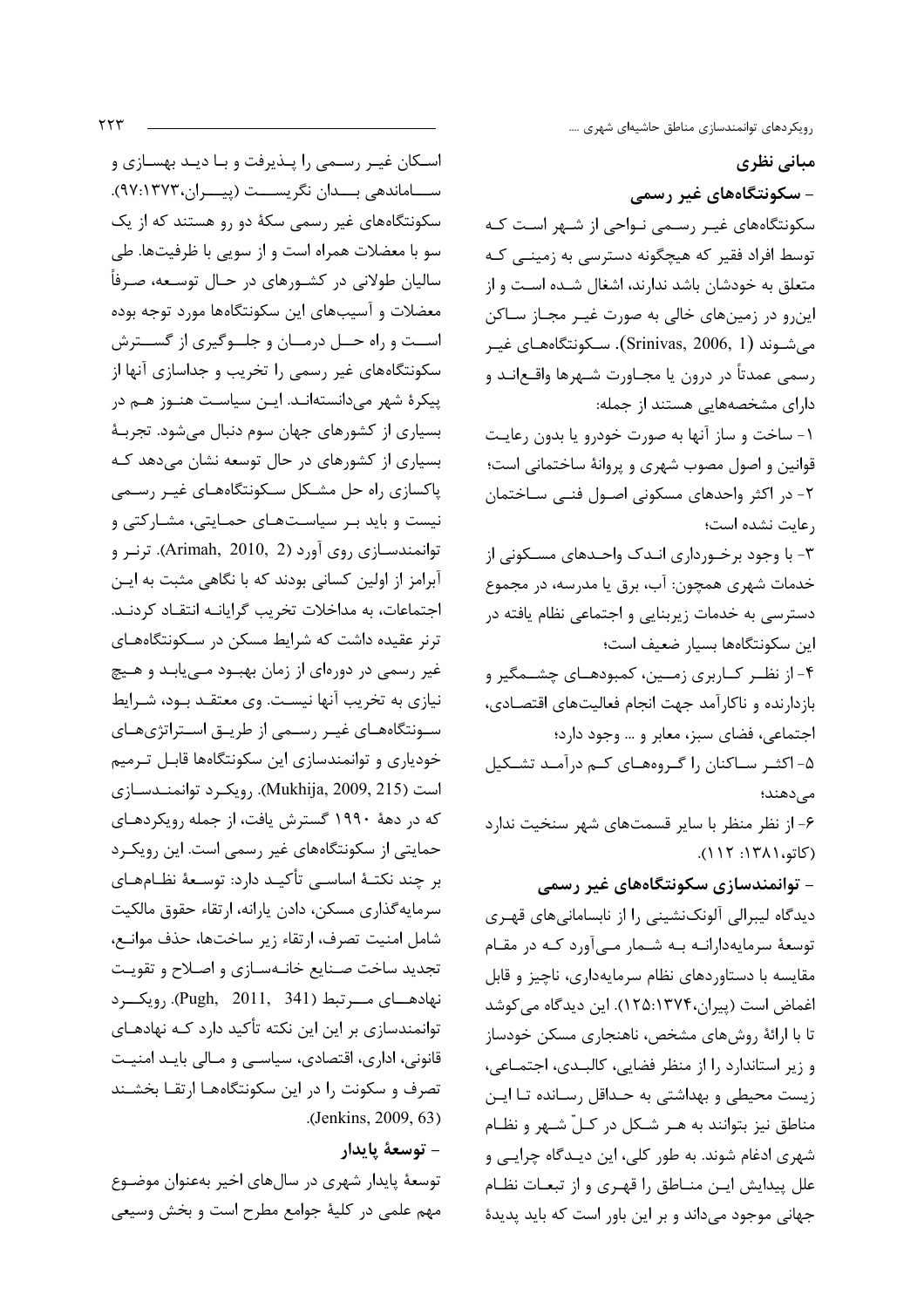از ادبیات توسعهٔ شهری را به خود اختصاص داده است. در این راستا، ابعاد مختلف توسعهٔ پایدار از زوایای متفاوت مورد بررسی، تجزیـه و تحلیـل و ارزیـابی قـرار گرفته و در قالب دیدگاههای مختلـف، راهکارهـایی نیـز اندیشیده شده است. نگرش جامع بـه سیاسـتهـا، برنامهها و طرحهای توسعهٔ شهری و نیز تدوین اهـداف يكپارچهٔ اقتصادي، اجتماعي و زيست محيطـي در رأس سیاستگذاری و برنامه یزی توسعهٔ شـهری پایـدار قـرار می گیرد. تحقق این اهـداف، نیازمنـد ارزیـابی نتـایج و تبعات سیستمهای شهری برای تغییرات اقتصادی، اجتماعی، فرهنگے و زیست محیطے بوده و محتـاج تحولات اساسی در سـازمان و تشـکیلات برنامـهریـزی شهری است. ایجاد تعادل بین مراکـز شـهری بـزرگ و کوچک، همکاری بـین بخـشهـای دولتـی، عمـومی و خصوصـی و نیــز تــدوین اســتراتژی محلــی در زمــرهٔ سیاستهای نیل به توسعهٔ شـهری پایـدار قابـل تأمـل هستند (عزیزی، ۱۳۸۰: ۱۴). از جمله راهکارهای مهـم در زمینــهٔ اجــرای توســعهٔ پایــدار در ســکونتگاههــای غيررسمي، تهيهٔ طرحهاي توانمندسازي بهمنظور بهبود شرايط ساكنان اين سكونتگاهها و افزايش رضايتمندى آنــان اســت و ارزیــابی رضــایتمندی ســکونتی در ایــن سکونتگاهها مےتواند معیاری برای ارزیابی میزان موفقيت اين گونه طرحها به حساب آيد.

– تحليل يافتهها

با استفاده از پرسشـنامه و پاسـخهـای ۲۱۰ سرپرسـت خانوار ساكن در محلهٔ حسن آباد، اطلاعات زیر در زمینهٔ سنجههای مورد نظر استخراج شده است:

- از نظر امکانات خدماتی، ۱/۵ درصد افراد از امکانـات تفریحی، ۲/۴ درصد از امکانات آموزشی و ۳/۴ درصد از وضعيت فضاى سبز محله راضى هستند. همچنين ۹۵/۴ درصد امکانات فرهنگی،۷۳/۵ درصد امکانـات درمـانی، ۵۴/۲ درصد زمین ورزش، سالن سر پوشـیده و باشـگاه ورزشی و ۲۵/۵ درصد افراد امکانات مذهبی را کمبود و نياز محله دانستهاند.

- از نظر تعداد مراکز آموزشی، ۷۴/۴ درصد افـراد مهـد کودک، ۶۳/۶ درصد دبستان، ۵۸/۴ درصد مدرسه

راهنمایی، ۷۸/۹ درصد دبیرستان و ۹۲/۸ درصد افراد مراکز آموزش فنی و حرفهای را کمبود و نیـاز محلـه دانستهاند.

- بیشترین مشکلات زیست محیطی و بهداشتی محلـه، وضعیت نامناسب فاضلاب و جمع آوری زباله است کـه ۴۹ درصد افـراد مشـكلات بهداشـتي و ۱۵/۵ درصـد مشكلات معابر و مساكن محله را علت موافقت خــود بــا بهبود وضعيت محلـه دانسـتهانـد. ۴۲/۶ درصـد افـراد، مهمترین مشکل را آلودگی محیط محله و ۳۴/۷ درصد دفع آبهای سطحی معابر محله ذکر کردهاند.

- از نظر اقتصادی ۵۹/۲ درصد افراد بیکباری را مشکل این محله میدانند که این در حالی است کـه مخـارج ماهیانه ۸۸/۶ درصد خانوارها ۴۰۰ هزار تومان و کمتـر استومخارج ۵۷/۷ درصدخانوارهابیشازدرآمدشاناست. -از معضلات اجتمـاعي، ۴۳/۳ درصـد خريـد و فـروش مواد مخدر، ۴۳/۳ درصد اعتیاد بـه مـواد مخـدر، ۱۸/۶ درصد دزدی، ۲۱/۳ درصد مفاسد اخلاقی،۲۳/۳ در صد مزاحمتهای خیابانی را بیان کردهانـد؛ ایـن در حـالی است که ۴۵/۹ درصد افـراد وضـعیت امنیتـی محلـه را مطلوب دانستهاند.

- از نظر کالبدی، در ۹۲/۸ درصد واحـدهای مسـکونی محله اصول فنی رعایت نشده است؛ تنها ۲۹/۹ درصد افراد خانهٔ خود را با پروانهٔ شهرداری سـاختهانـد. ۱۸/۳ درصد مساکن محله با تنگناهـایی در تأسیسـات مـورد نیاز روبهرو هستند و از نظر استحکام بناها، ۶۳/۹ درصد بناها از آجر و تیر آهـن سـاخته شـده اسـت؛ در حالي كه ٧۶/٨ درصد بناها مقاوم نيستند.

- از نظر مشارکت در بین ساکنان محلـه، تنهـا ۴۰/۹ درصد افراد حاضر به همکاری با نهادهـای دسـت انـدر کار بـه منظـور بهبـود وضـعيت محلـه هسـتند و ٣۴/١ درصد افراد نسبت به وضعيت محله احساس مسـئوليت نمی کنند. این در حالی است که ۳۸/۲ درصـد افـراد از عملكرد سازمان اتوبوسراني، ٨/٨ درصد افراد از عملكرد شــهرداری و ۱۸/۱ درصــد افــراد از عملکــرد ســـایر دستگاههای مـدیریتی راضـی هسـتند. در جـدول ۱ یافتههای پرسشنامه ارائه شده است.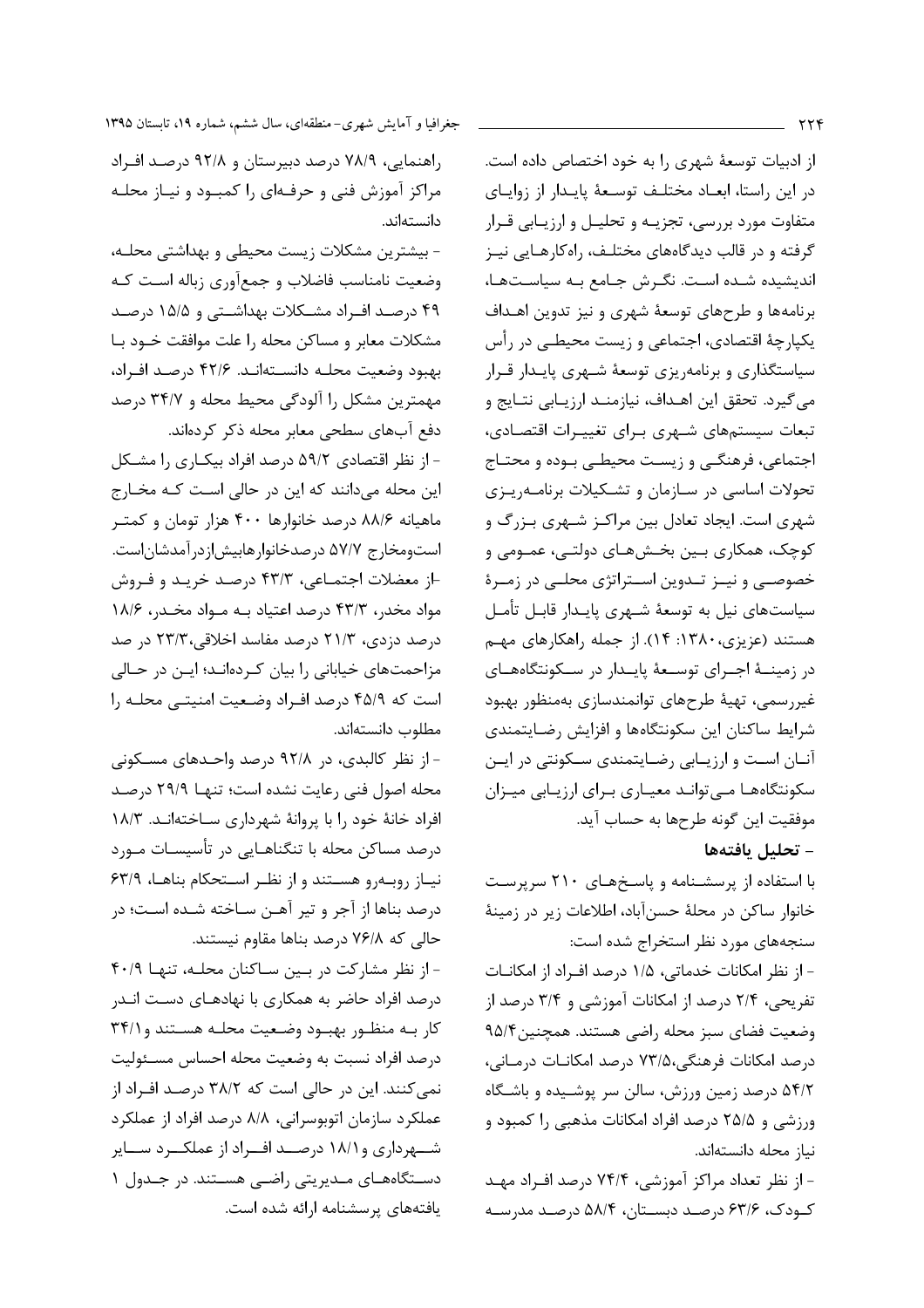| درصد عدم<br>رضايت                               | گو به                       | متغيرها | <b>رديف</b> | درصد عدم رضايت                 | گويه                | متغيرها       | رديف          |  |  |  |  |             |                |  |  |
|-------------------------------------------------|-----------------------------|---------|-------------|--------------------------------|---------------------|---------------|---------------|--|--|--|--|-------------|----------------|--|--|
| $\Delta$ 9/٢                                    | بيكارى                      | اقتصادي | ۴           | $9\lambda/\Delta$              | امكانات تفريحي      |               |               |  |  |  |  |             |                |  |  |
| $\Delta Y/Y$                                    | مخارج بيش از درآمد          |         |             | 9Y/T                           | امكانات آموزشى      |               |               |  |  |  |  |             |                |  |  |
| $\mathbf{f} \mathbf{y} = \mathbf{f} \mathbf{y}$ | خريد و فروش مواد<br>مخدر    |         |             | 95/                            | امكانات فضاي سبز    | امكانات       |               |  |  |  |  |             |                |  |  |
| $\mathbf{f} \mathbf{y} = \mathbf{f} \mathbf{y}$ | اعتياد به مواد مخدر         | معضلات  |             | 90/5                           | امكانات فرهنگى      | خدماتی        |               |  |  |  |  |             |                |  |  |
| $\lambda$ /۶                                    | دزدى                        | اجتماعى |             | ۵                              | $Y\Delta/\Delta$    | امكانات مذهبى |               |  |  |  |  |             |                |  |  |
| $Y \frac{1}{T}$                                 | مفاسد اخلاقى                |         |             |                                |                     |               |               |  |  |  |  | $YY/\Delta$ | امكانات درمانى |  |  |
| $\tau\tau/\tau$                                 | مزاحمتهاى خيابانى           |         |             |                                |                     | $\Delta f/Y$  | امكانات ورزشى |  |  |  |  |             |                |  |  |
| $\Delta f/\lambda$                              | وضعيت امنيتي محله           |         |             | Yf/F                           | مهدكودك             |               |               |  |  |  |  |             |                |  |  |
| 97/1                                            | رعايت اصول فني              | كالبدى  | ۶           | 557/5                          | دبستان              |               |               |  |  |  |  |             |                |  |  |
| $\lambda/\tau$                                  | تأسيسات مسكن                |         |             | $\Delta\lambda/\Upsilon$       | مدرسه راهنمايي      | مراكز         | ۲             |  |  |  |  |             |                |  |  |
| ۳۶/۱                                            | احساس مسئوليت               |         |             | $V\Lambda/9$                   | دبيرستان            | اموزشي        |               |  |  |  |  |             |                |  |  |
| $51/\lambda$                                    | عملكرد سازمان<br>اتوبوسراني | مشاركت  | ٧           | 97/                            | فنی و حرفهای        |               |               |  |  |  |  |             |                |  |  |
| 91/7                                            | عملکر د شهر داری            |         |             | ۴۹                             | مشكلات بهداشتى      |               |               |  |  |  |  |             |                |  |  |
| $P(\Lambda)$                                    | عملکرد سایر دستگاهها        |         |             | $1\Delta/\Delta$               | معابر و مساکن       | زيست          | ۳             |  |  |  |  |             |                |  |  |
|                                                 |                             |         |             | 57/5                           | آلودگی محیط         | محيطى         |               |  |  |  |  |             |                |  |  |
|                                                 |                             |         |             | $\Upsilon \Upsilon / \Upsilon$ | مشكل دفع آبهاى سطحى |               |               |  |  |  |  |             |                |  |  |

جدول ۱: نتایج بررسیهای حاصل از تحلیل پرسشنامه در بین ساکنان محلهٔ حسن آباد

منبع: نگارندگان

- بررسی اثرگذاری متغیرها در محلهٔ حسن آباد آثار متغیرهای امکانات خدماتی، مراکز آموزشی، زیست محيطــي، اقتصــادي، معضــلات اجتمــاعي، كالبــدي و

مشارکت در محلهٔ حسنآباد بررسـی و در مرحلـهٔ اول، بين سنجهها تستهاى KMO و Bartlett به عمل آمد که نتایج در جدول ۲ ارائه شده است.

| جنون ۱. نسخههای Auticu و Darticu مربوط به مدن تحتین عامل |            |                               |  |  |  |
|----------------------------------------------------------|------------|-------------------------------|--|--|--|
| ۰۱۶۸                                                     |            | <b>KMO</b>                    |  |  |  |
| ۱۰۹۵/۳۱۴                                                 | Chi-Square |                               |  |  |  |
| 404                                                      |            | Bartlett's Test of Sphericity |  |  |  |
|                                                          |            |                               |  |  |  |

حدول ٢: تستهاي KMO و Bartlett مربوط به مدل تحليل عامل

منبع: نگارندگان

با توجه به این که نتایج حاصل از آزمون KMO بیشتر از ۰/۵۰ است، همچنین سـطح معنــی۱دری (۰/۰۰) بـا احتمــال بــيش از ۹۹ درصـد وجــود همبســتگي بــين متغیرها را تأیید می کند؛ این ماتریس برای تحلیلهـای

درمانی-ورزشی

مشاركتى

كالبدى

اقتصادى

زيرساختى

مهارت آموزی

بعدی مناسب است. در مرحلهٔ بعـد، بـین سـنجههـا آزمونهای تعیین سهم به عمل آمد که نتایج در جدول ۱۳ انه شده است.

 $F9/575$ 

 $\Delta F/FFA$ 

**A9/147** 

 $54/679$ 

 $5Y/17F$ 

| درصد واريانس تجمعى   | درصد واريانس | مقدار ويژه              | نام عامل      | عاملها |
|----------------------|--------------|-------------------------|---------------|--------|
| 19/107               | 19/15        | $\Delta/\Delta\Delta f$ | زيست محيطى    |        |
| $Y \cdot / \cdot VY$ | ۱۰/۹۲۰       | <b>٣/١۶٧</b>            | اجتماعى       |        |
| <b>TV/TVS</b>        | $V/Y\cdot Y$ | <b>T/118</b>            | آموزشی        |        |
| 431875               | ۴۱۴۵۰        | 1/871                   | درمانے -ورزشے |        |

1/810

 $1/F\Delta\lambda$ 

 $1/799$ 

 $1/777$ 

 $1/\cdot YY$ 

 $\Delta/\Lambda$ 11

 $\Delta/\cdot$ ۳۹

 $F/FVA$ 

 $F/7AP$ 

 $T/999$ 

جدول ٣: عوامل نهایی استخراج شده از تکنیک تحلیل عامل و مقدار خاص آنها در محلهٔ حسن آباد یزد

منبع: نگارندگان

 $\Delta$ 

۶

٧

 $\pmb{\lambda}$ 

٩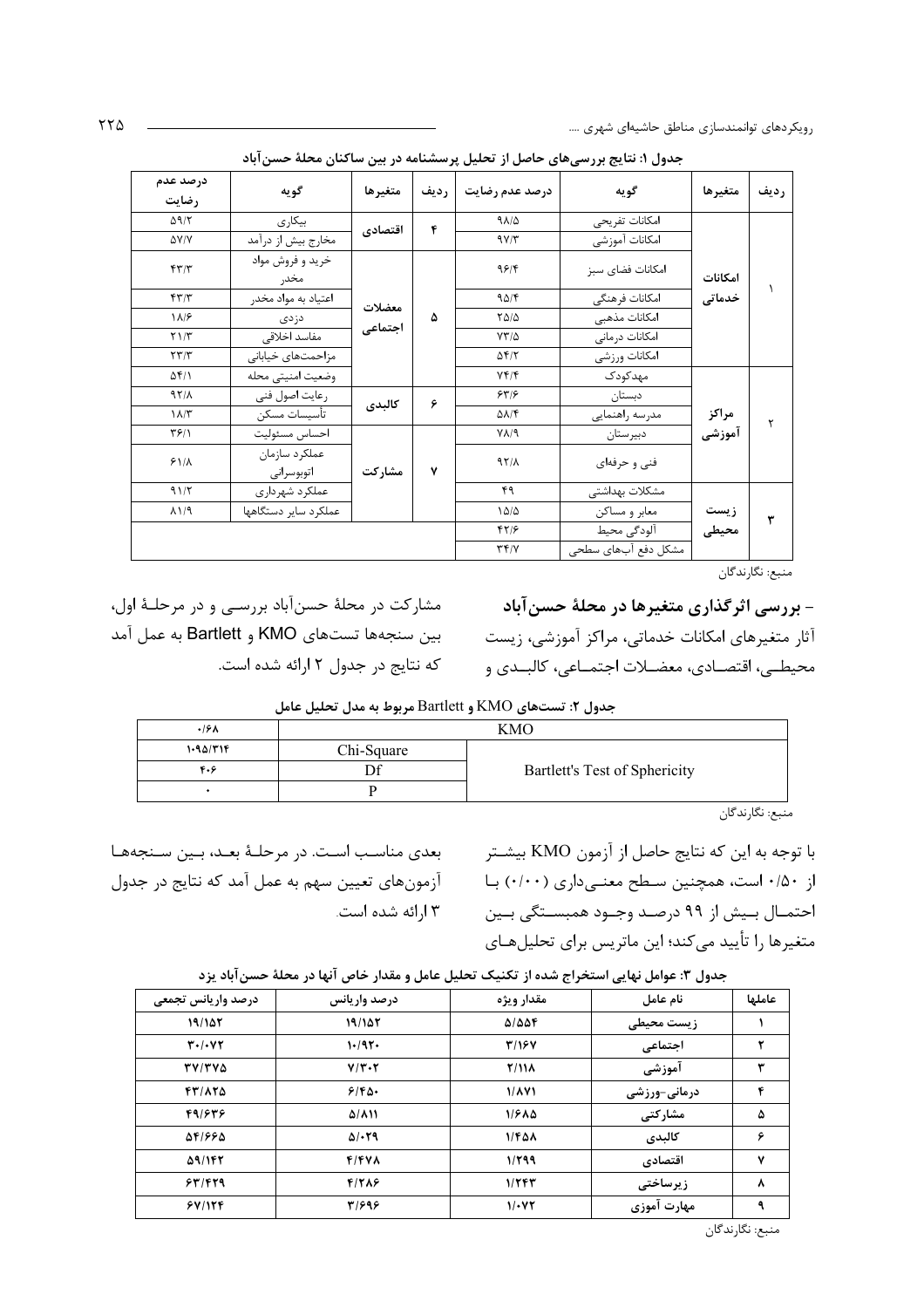واریانس را تحت یوشش قرار دهند کـه در ایـن میـان،

سبهم عامیل اول ۱۹/۱۵۲ درصید و سبهم عامیل آخیر

۳/۶۹۶ درصد است که با توجه به میزان همبستگی هر یک از شاخصهای بارگذاری شده در عوامل، میتوان عنــاوینی را بــرای هریــک از عوامــل انتخــاب نمــود. متغیرهایی که در هر یک از عوامل بارگذاری شـدهانـد، به شرح ذیل هستند:

جغرافیا و آمایش شهری-منطقهای، سال ششم، شماره ۱۹، تابستان ۱۳۹۵

| عامل سوم: آموزشی                |                      | عامل دوم: اجتماعی           |                       | عامل اول: زيست محيطي       |                |   |  |
|---------------------------------|----------------------|-----------------------------|-----------------------|----------------------------|----------------|---|--|
| مقدار<br>همبستگی                | شاخص                 | مقدار<br>همبستگی            | شاخص                  | مقدار<br>همبستگی           | شاخص           |   |  |
| $\cdot$ / $\gamma\gamma\lambda$ | دبيرستان             | $\cdot$ /YAA                | دزدی                  | $\cdot/\lambda\lambda$ 9   | شبكه فاضلاب    |   |  |
| $\cdot$ /712                    | راهنمایی             | .1999                       | اعتىاد                | $\cdot$ /YAA               | نظافت معابر    |   |  |
| .1999                           | دبستان               | $\cdot$ / $\vee$ $\wedge$ r | خرید و فروش مواد مخدر | $\cdot$ / $\vee\vee\wedge$ | امكانات تفريحي | ٣ |  |
| .701                            | مهد کودک و<br>آمادگی | .499                        | مزاحمتهای خیابانی     | $\cdot$ / $\gamma$         | فضای سبز       | ۴ |  |
|                                 |                      | .1887                       | امنىت                 | .199.                      | شهر داری       | ۵ |  |
|                                 |                      | .1019                       | مفاسد اخلاقى          | .1949                      | ; باله         | ۶ |  |

#### حدول ۴: شاخص های بارگذاری شده در عوامل اول، دوم و سوم

منبع: نگارندگان

جدول ۵: شاخصهای بارگذاری شده در عوامل چهارم، پنجم و ششم

| عامل ششم: كالبدي |                          | عامل ينجم: مشاركتي |               | عامل چهارم: درمانی- ورزشی |        |  |
|------------------|--------------------------|--------------------|---------------|---------------------------|--------|--|
| مقدار همبستگی    | شاخص                     | مقدار همبستگی      | شاخص          | مقدار همبستگی             | شاخص   |  |
| .199A            | اصول فنی در ساخت<br>مسکن | $\cdot$ /YYY       | رضایت از محله | .198A                     | درمانی |  |
| ۰۱۷۶۳            | ساخت و ساز با پروانه     | ۰۱۵۶۷              | احساس مسئوليت | ۰۱۵۸۴                     | ورزشى  |  |
|                  |                          |                    |               |                           | $-1$   |  |

منبع: نگارندگان

جدول ۶: شاخصهای بارگذاری شده در عوامل هفتم، هشتم و نهم

|               | عامل نهم: مهارت اموزی |               | عامل هفتم: اقتصادي<br>عامل هشتم: زيرساختي |               |                      |  |  |
|---------------|-----------------------|---------------|-------------------------------------------|---------------|----------------------|--|--|
| مقدار همبستگی | شاخص                  | مقدار همبستگے | شاخص                                      | مقدار همبستگی | شاخص                 |  |  |
| .14.          | آموزشهای فنی و حرفهای | .7911         | جدولبندی و آسفالت معابر                   | .14.7         | بيكارى               |  |  |
|               |                       | 4/119         | دفع آبھای سطحی معابر                      | 7471.         | مخارج ماهيانة خانوار |  |  |

منبع: نگارندگان

شایان ذکر است که عوامل بعدی به دلیل این که مقدار ویـژهٔ آنهـا کمتـر از ۱ اسـت، از نظـر آمـاری معنـیدار نیستند و بـه همـین دلیـل از تحلیـل کنـار گذاشـته شدهاند؛ بنابراین، برای توسعه و توانمندسازی محلـهٔ حسنآباد، عامل زیست محیطی در اولویت اول، عامـل اجتمـاعي در اولويـت دوم، عامـل آموزشـي در اولويـت سوم، عامل درمانی- ورزشی در اولویت چهارم، عامل مشارکتی در اولویت پنجم، عامل کالبـدی در اولویـت ششه، عامــل اقتصــادي در اولويــت هفــتم، عامــل زیرساختی در اولویت هشتم و عامل مهارتی در اولویت نهم قرار دارد.

- رویکردهای توانمندسازی اسکان غیــر رســمی در محلهٔ حسن آباد

رویکرد توانمنـدی در مباحـث توسـعه از زمـانی طـرح گردیـد کـه تغییـرات اجتمـاعی – اقتصـادی کـه بـه «توسـعه» جوامـع موسـوم شـده اسـت، دسـتاوردهای مناسبی برای گروههای فقیر و در حاشیه به بار نیـاورده است. در واقع رویکرد توانمنـدی، نگـاهی انتقـادی بـه روشهای توسعه و کوششی برای رفرم و اصلاح است. در این رویکرد، اسـاس تغییـر وضـعیت گـروههـای در حاشیه و ضعیف، در توانمندی مدنی و جمعی آنها برای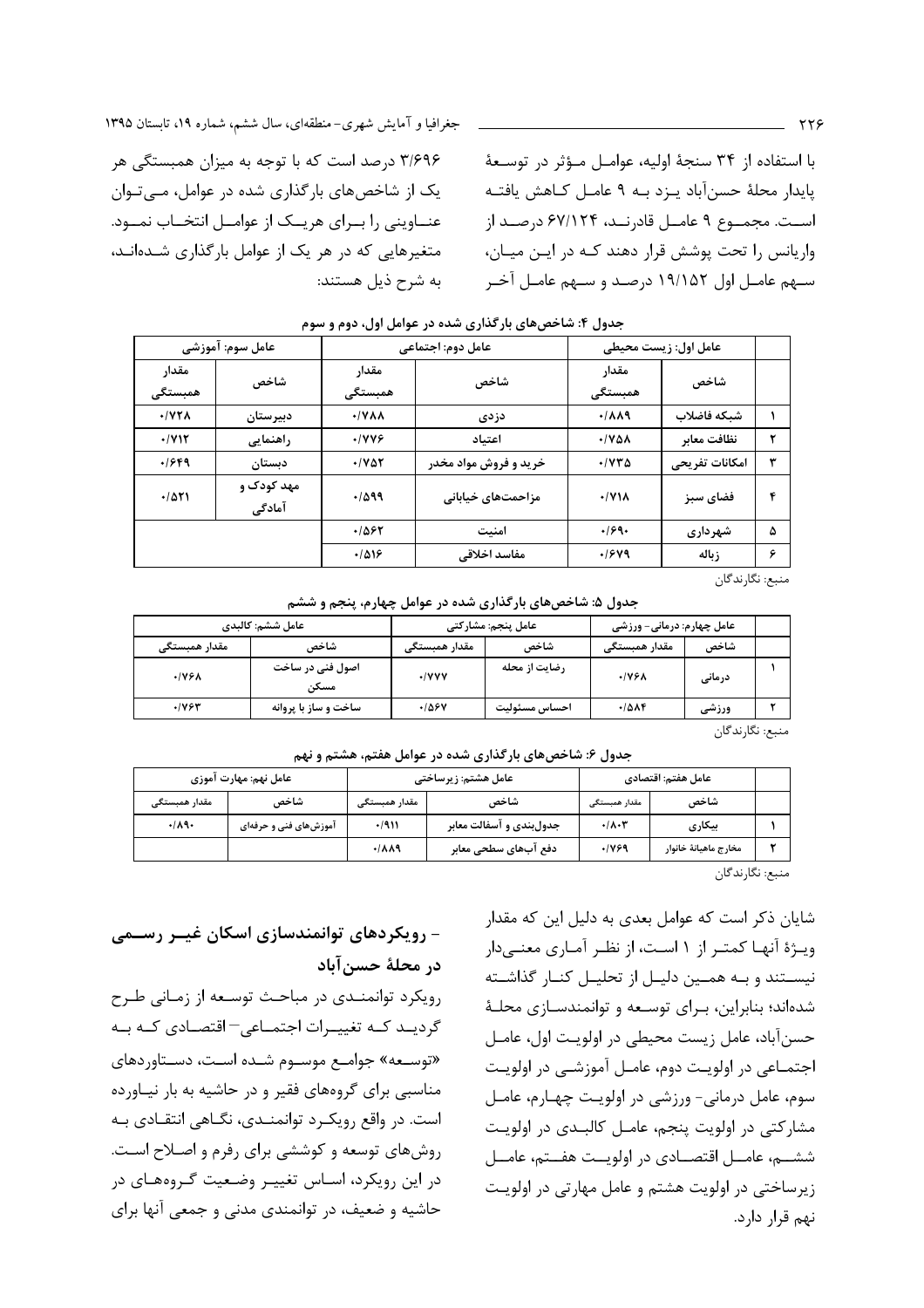رویکردهای توانمندسازی مناطق حاشیهای شهری ....

ييگيري خواستهها و تحقق نيازهايشان نهفته است. اين توانمندی مدنی است که فشار و چانهزنی با بالا را برای افزایش فرصتها و امکانات موجود افـزایش مـی۵هـد و در عين حـال اجتمـاع را بـراي ارتقـاء خـود از طريـق مشارکت محلی و حفاظت و بهبود محیط سکونت خود مهيا مي سـازد (مهندسـين مشـاور آمايشـگران توسـعهٔ متوازن،۱۳۸۸: ۳). تحلیل این رویکرد بر این است کـه فقر و در حاشیه ماندن، پدیدهای ساختاری است که بـه صورت مداوم باز تولید می شود و اقدامات موضعی و از بالا در بهتـرين حالـت بـه صـورت موضـعي و مقطعـي مشکل فقـر را کـاهش مـی۵هـد. در ایـن بـین عوامـل متعددی می توانند دخالت داشته باشند که غلبه بر این عوامل و موانع در فرایندی طولانی و با مشـارکت فعـال گروههای ذی نفع میسر است؛ از این رو، عاملیت ساکنان

در فعالیتهای معطـوف بـه توانمنـدی محلـهای نقـش کلیدی دارد که در صورتی که بتوان بنا بر نیازهای این ساکنان، توزیـع بهتـر امکانـات را ارای نمـود، پایـداری توسعه در این محلات، تضمین خواهد شد. با توجه بـه اولويت بندي نيازهاي ساكنان حسن آباد، به نظر مے رسد که سیاستها و راهبردهای زیر مے تواند در جهت توانمندسازی این محله، مؤثر باشد: ساماندهی و ارتقـاء محیط زیست و ساختار کالبدی محلـه؛ توانمنـدسـازی اجتماعی محله و بهرهبرداری از ظرفیتهای موجـود؛ فراهم سازی زمینههای ارتقاء اقتصاد محله و پیونـد آن با اقتصاد شـهر و توانمنـدسـازي مـديريتي و نهادهـاي تصمیم گیری دولتے و مردمے کـه در زیـربخشهـای راهبردها، سیاستها و طرحها ارائه شده است.

| طرحها و پروژههای پیشنهادی                                                                                                                                                                                                                                                                                                                                                                                  | راهبردها و سیاستهای پیشنهادی                                                                                                                                                                                                                                                                                                                                              |                                                                                                                                                                                                                                     |                                                                                       |
|------------------------------------------------------------------------------------------------------------------------------------------------------------------------------------------------------------------------------------------------------------------------------------------------------------------------------------------------------------------------------------------------------------|---------------------------------------------------------------------------------------------------------------------------------------------------------------------------------------------------------------------------------------------------------------------------------------------------------------------------------------------------------------------------|-------------------------------------------------------------------------------------------------------------------------------------------------------------------------------------------------------------------------------------|---------------------------------------------------------------------------------------|
| طرح                                                                                                                                                                                                                                                                                                                                                                                                        | سیاست <b>ها</b>                                                                                                                                                                                                                                                                                                                                                           | راهبردها                                                                                                                                                                                                                            | اهداف                                                                                 |
| تعيين تكليف اراضي باير، مخروبـه و تخصـيص<br>آنها به کاربری و تخصیص آنها به کـاربریهـای<br>خدماتی و مسکونی<br>پرداخــت وام مســكن بــا توجــه بــه اقــدام<br>نوسازیبازسازی و بهسازی مرحله به مرحله<br>احـداث و تعـريض معــابر بــر اســاس طــرح<br>پیشنهادی پیوست<br>زهکشــی و انحــراف آب حاصــل از بارنــدگی و<br>احداث سیستم دفع آبهای سطحی از معابر<br>بهسازي وارتقاء كيفي لولههاي دفع فاضلاب<br>خانگی | توزيـــع مناســب و جانمـــايي صــحيح<br>خدمات رفاهي<br>استفاده چند منظـوره از فضـاهای سـبز<br>محلهاى پيشنهادى<br>بازنگری در طرح تفصیلی ملاک عمل<br>طراحي و ساماندهي شبكة معابر محله<br>كاهش وحذف زمينههاى رشد عوامل<br>معضلات زيست محيطي                                                                                                                                  | افـزايش نفـوذپـذيري بافـت<br>محله و مناسبسـازی تـردد<br>پیاده و سواره<br>ضــمانت اجرايــى مصــوبات<br>ستاد توانمندسازی اسـتان و<br>سایر کمیسیونهای مرتبط<br>بهينـــه ســـازي وتبـــديل<br>فضاهای اجتماعی و تفریحی                   | باندهي و ارتقاء محيط زيست و ساختار كالبد<br>ر<br>چ                                    |
| تشکیل شورایاری محله و دادن ضمانت اجرایی<br>در فرايند عملكرد محله<br>برقرای جلسات ماهیانه میان سه ارگان<br>شهرداری، شورای شـهر و شـورایاری محلـه بـا<br>ستاد توانمدسازى استان                                                                                                                                                                                                                               | برنامـــهريــزى، تقويــت و حمايــت از<br>ســازمانهــاي غيــر دولتــي(NGO) و<br>  اجتماعات محلی (CB)<br>حمايــت مـــادى، معنـــوى و حقـــوقى<br>حکومتهای محلی از تشکیل گروههای<br>مردمى<br>برنامــــهريـــزى آموزشـــى تفصـــيلى در<br>گروههای مختلف جمعیتی<br>افزایش سطح روابط میـان سـاكنان و<br>مديران شهري<br>نگـرش مشــاركتي در تــأمين نيازهــاي<br>شناسایی شده محله | همــاهنگی میــان بخشــی<br>ارگانهای مدیریت شهری<br>برقـراري ارتبـاط دو سـويه<br>ميــان مــردم و مســئولان<br>شهری و تنظیم راهکارهـای<br>پــايين بــه بــالا در فراينــد<br>توانمنـــدســــازي و نظــــام<br>تصمیم گیری در امور محله | اتي<br>9<br>اجتماعی محله و بهرهبرداری<br><del>ل</del> رفيتھای موجود<br>$\overline{a}$ |

جدول ۷: اهداف، سیاستها و راهبردهای پیشنهادی در روند توانمندسازی محله حسن آباد شهر یزد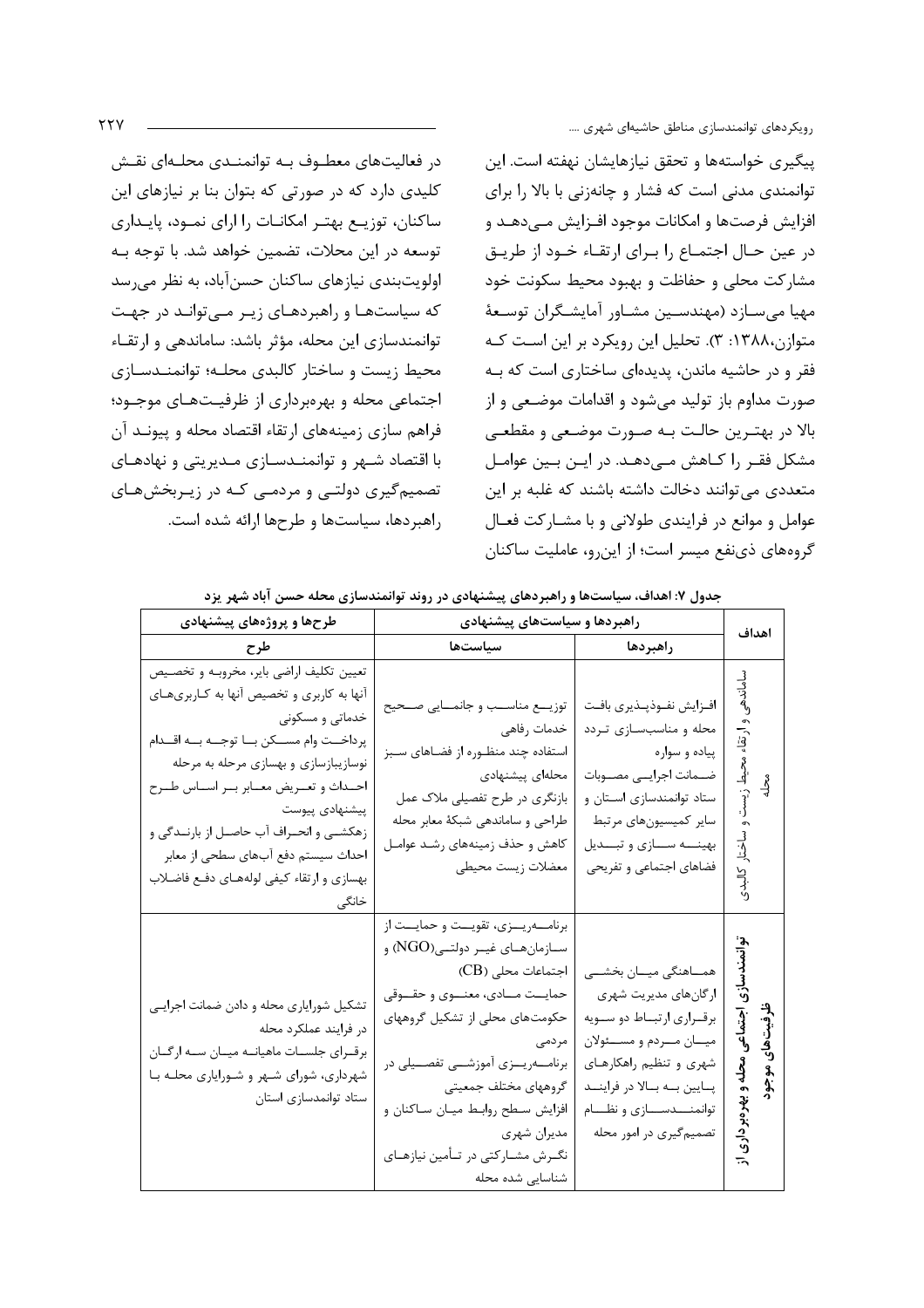| أموزش و برگزاری کارگاههای یادگیری صنایع<br>دستی و بومی؛ نظیر: جاجیم بافی، گلیم بافی و<br>تقویت مالی و نهادی تشکل موجود مـالی زنـان<br>ارائـهٔ وامهـای کـم بهـره و بلنـد مـدت جهـت<br>ساماندهی محله<br>تسریع و تسهیل اعطای وام خــود اشــتغالی بــه<br>ساكنان محله | ارايهٔ تسهيلات فني و تخصصي حمايتي<br>به متقاضیان<br>تشکیل گروههای شغلی و حرفهای<br>تبیین راهکارها و برنامههای مشخص در<br>زمينـــه ارائـــهٔ و جـــذب محصـــولات و<br>تولیدات محله در شهر                                                                                                                       | تعريــف و تبيـــين اشـــتغال<br>گروههای شغلی در جهت<br>استفاده از تسهيلات مورد<br>نیاز و پوششهای بیمهای<br>تعريـف زمينــههـاي شــغلى<br>پایدار فعالیتهای مورد نیاز<br>شهر                                                                                                                               | بازی زو<br>پیوند آن با اقتصاد شهر<br>ارتقاء اقتصاد |
|-------------------------------------------------------------------------------------------------------------------------------------------------------------------------------------------------------------------------------------------------------------------|----------------------------------------------------------------------------------------------------------------------------------------------------------------------------------------------------------------------------------------------------------------------------------------------------------------|---------------------------------------------------------------------------------------------------------------------------------------------------------------------------------------------------------------------------------------------------------------------------------------------------------|----------------------------------------------------|
| همکـاری بـا نهادهـای غیـر دولتـی موجـود در<br>زمينهٔ حل مشكلات<br>تدوین ضوابط و مقررات ویژهٔ سـاخت و سـاز در<br>محله<br>سند دار کردن زمین و مسکن در محله                                                                                                          | تشكيل دفاتر ارتباط مردمى ستاد<br>توانمندسازي استان<br>تفكيك وظايف نهادهاى مديريت دولتى<br>در قالب برنامههای بین بخشی<br>کمک به افزایش توان مـالی و مـدیریتی<br>نهادهای موجود غیـر دولتـی و تشـکیل<br>اجتماعات جديد غير دولتي<br>فراهمسازي زمينة دسترسى اقشار كم<br>درآمد و بسیار ضعیف محله به وامهای<br>نوسازي | تدوين برنامهٔ اجرايــي ميــان<br>مـــدت و کوتــــاه مــــدت<br>  دستگاههای اجرایی<br>تصميم گيري نظام مـديريتي<br>شهر بر اساس برنامههای<br>بین بخشی<br>سیاستگذاری و برنامـهریـزی<br>فعالیتهای توانمندسـازی و<br>ســـــاماندهى پهنـــــههـــــاى<br>حاشیهنشین بر اساس حـوزهٔ<br>اختيارات ستاد توانمندسازى | توانمندسازی مدیریتی و نهادهای<br>$\vec{r}$         |

منبع: نگارندگان

## نتيجەگيرى

یافتههای این پژوهش حاکی است که از نظر امکانـات خـدماتی، ۱/۵ درصـد افـراد از امکانــات تفریحــی، ۲/۴ درصد از امکانات آموزشی و ۳/۴ درصد از وضعیت فضای سبز محله راضی هستند. همچنین ۹۵/۴ درصد امكانات فرهنگي، ٧٣/۵ درصد امكانـات درمـاني، ٥۴/٢ درصد زمین ورزش، سالن سرپوشیده و باشگاه ورزشـی و ۲۵/۵ درصد افراد امکانــات مــذهبي را کمبــود و نيــاز محله دانسـتهانـد. از نظـر مراكـز آموزشـي در سـطوح مختلـف، محلـه داراي كمبـود اسـت. از نظـر زيسـت محيطــي و بهداشـــتي محلــه، وضــعيت فاضـــلاب و جمـع آوري زبالــه نامناسـب اســت. از نظـر اقتصــادي، بیکاری مشکل اصلی محلـه اسـت. از نظـر اجتمـاعی، خريد و فروش مواد مخدر، اعتياد به مواد مخدر، دزدي، مفاسد اخلاقی، مزاحمتهای خیابانی از معضلات اصلی محله است. از نظر كالبدى، واحـدهاى مسـكونى محلـه اصول فنی ساخت و ساز ,ا ,عایت نکردهانـد و مسـاکن محله بــا تنگناهــايي در تأسيســات مــورد نيــاز روبــهرو هستند، از نظر مشارکت ، ۴۰/۹ درصد افراد حاضـر بـه

همکاری بـا نهادهـای دسـتانـدر کار بـهمنظـور بهبـود وضعیت محله هستند و ۳۴/۱ درصد افـراد نسـبت بـه وضعيت محله احساس مسئوليت نمى كنند. با استفاده از ٣۴ سنجة اوليه، عوامل مؤثر در توسعة يايـدار محلـه بـه ٩ عامـل كـاهش يافـت. مجمـوع ٩ عامـل قادرنـد ۶۷/۱۲۴ درصد از واریانس را تحت پوشش قـرار دهنــد که در ایـن میـان، سـهم عامـل اول ۱۹/۱۵۲ درصـد و سهم عامل آخر ۳/۶۹۶ درصد است کـه بـا توجـه بـه میزان همبستگی هر یک از شاخصهای بارگذاری شده در عوامل، عناوینی برای هریک از عوامل انتخـاب شـد؛ بنابراین، برای توسعه و توانمندسازی محلهٔ حسـن آبـاد، عامل زیست محیطی در اولویت اول، عامل اجتماعی در اولويت دوم، عامـل آموزشـي در اولويـت سـوم، عامـل درمانی- ورزشی در اولویت چهارم، عامل مشــارکتی در اولويت پنجم، عامل كالبـدى در اولويـت ششـم، عامـل اقتصادی در اولویت هفتم، عامل زیرساختی در اولویت هشتم و عامل مهارتی در اولویت نهم قرار دارد. حاشـيهنشـيني مسـألهٔ انكارناپــذير اكثــر شــهرهاي بزرگ و مـادر شهرهاسـت؛ هرچنـد کمّیـت و کیفیـت **٢٢٨**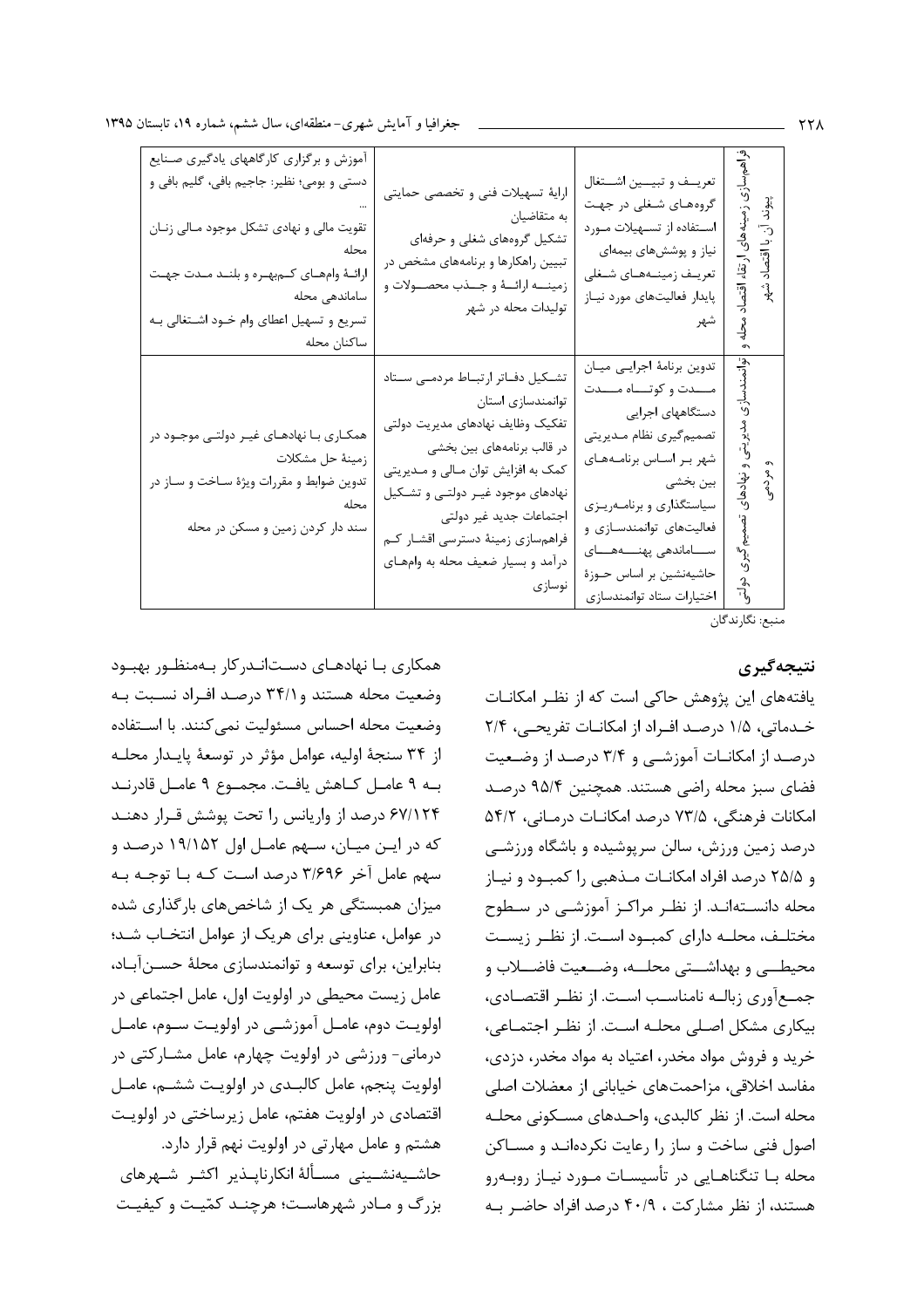محلـه تقویـت شــود؛ بازســازی و بهســازی مســاکن در محله و ایجـاد واحـدهای مسـکونی جدیـد بـا کیفیـت مناسـب؛ تجهيـز مبلمـان و روشــنايي و فضــاي ســبز در بوستانها و پـارکهـای محلـه؛ ایجـاد کـانونهـای فرهنگـــی، تفریحـــی و خانــههــای ســلامت روانــی و اجتمـــاعي؛ راهانـــدازي تشـــكيلات نظـــارتي بـــراي كــاهش تخلفــات و آســيبهــاي اجتمــاعي؛ تأســيس دفتــر توســعه و توانمندســازي محلــهٔ حســن آبــاد و ایجـاد کـار گـروه راهبـردی اسـتانی و شهرسـتانی بـا مشارکت دستاندر کاران دولتی و غیردولتی.

## منابع

- پوراحمد، احمد؛ شماعی، علی (١٣٨٠). توسعهٔ فيزيكي شهر يـزد و تأثير آن بر ساختار بافت قديم شــهر، نامــه علــوم اجتمــاعي، شماره ۱۸، صص ۳۰-۳.
- پیران، پرویز (۱۳۷۳)، آلونک نشینی در ایران: دیدگاههای نظری، با نگـاهي بـه شـرايط ايـران (بخـش اول)، ماهنامـه اطلاعـات سیاسی \_ اقتصادی، شماره ۸۸-۸۷، ۰۱-۹۶.
- پیران، پرویز (۱۳۷۴). آلونکنشینی در ایـران، مجلـه اطلاعـات سیاسی- اقتصادی، شمارههای ۹۶-۹۱، ۱۳۰-۱۱۹.
- توفيق، فيروز (١٣٧٢). تحليل عاملي، تلفيق عاملهاي منطقهاي، مجلهٔ آبادی، شماره ۱۰، صص ۱۶-۱۱.
- حاتمی نژاد، حسین (۱۳۸۵). اسکان غیررسمی در جهان، ماهنامه شهرداریها، سال پنجم، شمارهٔ ۵۰، صص ۲۸-۱۹.
- خراساني مقدم، صبا؛ يزدانفـر، سـيدعباس؛ حسـيني، سـيد بـاقر (۱۳۹۴). بررسی شاخصهای کیفیت زندگی مؤثر بر میزان رضايتمندي سـاكنان سـكونتگاههـاي غيـر رسـمى (مطالعـهٔ مـوردي: محلــه فرحـزاد تهـران- فرحـزاد شــمالي)، فصــلنامهٔ پژوهشهای جغرافیای انسانی، شماره ۹۱، بهـار، صـص ۱۱۷- $.9V$
- زنگنه، يعقوب؛ حسين آبادي، سعيد (١٣٩٣). تحليلـي بـر امنيـت ادراکــــی تصــــرف و نقـــش آن در توانمندســــازی ســــاکنان سکونتگاههای غیررسمی (نمونهٔ موردی قلعه نو دهراز سبزوار)، فصلنامه برنامهريزي فضايي جغرافيا، سـال چهـارم، شـماره ۴، زمستان، صص ۱۷۸-۱۵۷.
- شـيعه، اسـماعيل (١٣٧۵). تخريـب واحـدهاي قابـل نگهـداري مسکونی به مثابهٔ کاهش توان تولید مسکن، مجموعه مقـالات

رویکردهای توانمندسازی مناطق حاشیهای شهری ….

آن درجوامع مختلـف متفــاوت اســت؛ امــا در برخــورد با اين پديده همچون ساير پديدههاي اجتماعي باید از یکسونگری پرهیز کـرده و بـا تـلاش جـدی بـه چارهاندیشی علمی و درک مسائل آن اهتمام ورزيد. حل مشـكل حاشـيهنشـينان در شـناخت ابعـاد مختلـف مسـائل آنهـا بـا بهـره گيـرى از مشـاركت ساكنان و رامحلهای اجتمـاعی نهفتـه اسـت. تحقـق استراتژی توسـعهٔ پایـدار درون;ای شـهری، منـوط بـه مشارکت اکثر میردم در تصیمهگیریها و شناسایی نیازهای و اولویتبندی در تأمین نیازهاست.

حاشـــيەنشـــينى، مســـألهٔ جـــدى فـــراروي مـــديران شــهري اســت كــه بــه راحتــي نمــيتــوان از آن چشــمپوشــی کــرد؛ بنــابراین، بایــد ایــن مســأله در چـارچوب طـرحهـای توسـعهٔ شـهری، کنتـرل و هـدايت گـردد؛ بـه گونـهاي كـه از جمعيـت جديـدي کـه بـه شـهرها سـرازیر مـیشـوند، بـرای توسـعه و ازدیاد ثروت ملی استفاده شود. در این باره ،جمعیت مهاجر جدیـد در رونـد شهرنشـینی و توسعهٔ شهرها بـه خـدمت گرفتـه مـیشـوند و از ایـن اضافه جمعیت برای رفاه و آسودگی استفاده به عمـل آمـده اسـت. همچنـین، بـه رسـمیت شـناختن مسـأله، پـذیرش آن و تـلاش بـرای پیشـگیری و سـاماندهی آن در قالـب راهکارهـای مهندســی اجتمــاعی، توانمندســازی، ارتقــای دسترســی بــه خـدمات اجتمـاعي و تحقــق اســتراتژي توسـعهٔ پايــدار درونزای شـهری بســیار حــائز اهمیــت اســت. از راهكارهاي تحقق توسعة شهرى پايىدار، توجـه ويـژه بـه محـلات غيررسـمى اسـت تـا از هـدايت سيسـتم شــهری بــه ســمت ناپایــداری جلــوگیری شــود؛ بنـــــابراین، بایـــــد از تشـــــکیل بـــــازار کـــــاذب در ســکونتگاههــای حاشــیهنشــین جلــوگیری بــه عمــل آيـد؛ ظرفيـت زيسـتمحيطـي منـاطق حاشـيهنشـين از طريــق توســعهٔ فضــاي ســبز افــزايش يابــد؛ بانــك زمــین بــرای حفاظــت از زمــینهــای شــهری بــرای مصـارف مختلــف ايجــاد گــردد؛ وضــعيت تأسيســات زیرسـاختی بهبــود یابــد؛ محورهــای شــکل گرفتــه در